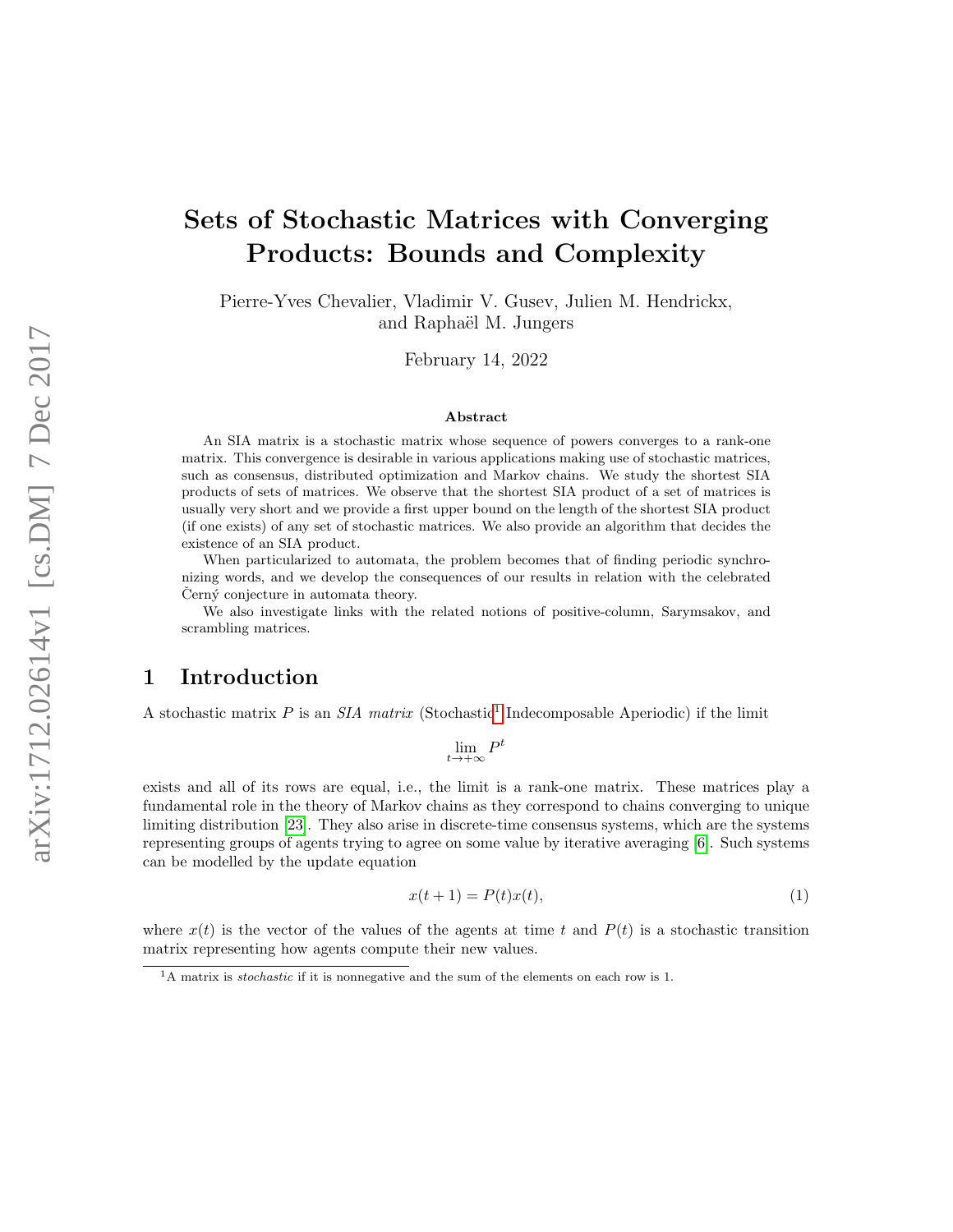Markov chains, and consensus systems, are often time-inhomogeneous, i.e., the transition matrix  $P(t)$  can be different at different steps t, where  $P(t)$  typically belongs to a finite set of stochastic matrices  $\mathcal{S} = \{A_1, A_2, \ldots, A_k\}$ . Such chains arise in diverse settings including flocking [\[20\]](#page-17-1), simulated annealing in optimization [\[4\]](#page-16-1), Monte Carlo methods [\[22\]](#page-17-2) and queueing theory [\[2\]](#page-16-2).

The analysis of convergence is much more difficult in the inhomogenous case than in the timeinvariant case. One of the tools to analyze Markov chains with multiple modes is the classical result of J. Wolfowitz stating that any product of transition matrices from  $S$  converges to a rankone matrix if and only if every product of matrices in  $\mathcal S$  is SIA [\[33\]](#page-18-0). Sets satisfying this condition are called quasidefinite [\[24\]](#page-17-3), consensus [\[6\]](#page-16-0), or weakly-ergodic matrix sets [\[11\]](#page-16-3). Informally, the chain represented by such S forgets its distant past. This theorem has found many applications  $[6,20]$  $[6,20]$  and guarantees convergence of the modelled stochastic system in every possible scenario or switching between matrices in S. In the present paper we study sets of matrices S that have at least one converging sequence. While the former condition is likely to appear in a general or adversarial setting, the latter is more relevant in a controlled environment.

We will say that a set of stochastic matrices  $\mathcal S$  is  $\mathcal SIA$  if there is a product of matrices from  $\mathcal S$ with repetitions allowed that is an SIA matrix. It is not hard to show (see Section [2\)](#page-2-0) that  $S$  has an infinite product converging to a rank-one matrix if and only if  $S$  is an SIA set. Therefore, SIA sets correspond to stochastic systems that can be brought to convergence by controlling the switching signal. Another motivation to study SIA sets comes from the study of inhomogeneous Markov chains or consensus systems with random switching  $[12]$ . If at every step the matrix is chosen independently and with non-zero probability from  $S$ , then the system converges with probability one if<sup>[2](#page-1-0)</sup> and only if  $S$  is an SIA set.

For an SIA set  $S$ , we denote by  $sia(S)$  the length of the shortest SIA product of matrices from S, and we call this quantity the  $SIA$ -index of P. The SIA-index is a natural parameter of SIA sets. It is similar and related to the classical and well studied notion of exponent – the length of the shortest product that is entrywise positive, if one exists (see [\[7,](#page-16-4) Section 3.5] for a survey of the single matrix case, and  $[18, 27]$  $[18, 27]$  for more recent work on matrix sets). Similar quantities have been defined for different matrix classes. For instance, the scrambling-index is defined as the length of the shortest scrambling<sup>[3](#page-1-1)</sup> product of a matrix set, if one exists. In this article, we will define indices for all the considered classes: the classes of Sarymsakov, SIA and positive-column matrices<sup>3</sup>.

In the context of a system whose switching sequence can be controlled, an SIA product corresponds to a switching sequence that can be repeated to make the system converge to a rank-one matrix. Thus, shorter SIA products correspond to simpler controllers. Furthermore, the length of the SIA product has an influence on the converging rate. Indeed, if  $P = A_{\ell} \dots A_2 A_1$  is an SIA product, the sequence ...  $A_\ell \dots A_2 A_1 A_\ell \dots A_2 A_1$  converges to a rank-one matrix at an average rate of  $\lambda_2^{1/\ell}$ , where  $\lambda_2$  is the second largest eigenvalue of P.

Finally, the SIA-index brings new insights to synchronizing automata and the  $\check{C}ern\check{y}$  conjec-ture [\[9\]](#page-16-5) stating that for any set of stochastic<sup>[4](#page-1-2)</sup>  $n \times n$  matrices S either there is a product of length at most  $(n-1)^2$  of matrices from S having a positive column or there is no such product at all. The conjecture has been open for half a century and the best bound obtained so far is cubic in  $n$  [\[32\]](#page-18-1). As we will soon see, a good upper bound on the SIA-index of  $n \times n$  matrices would improve the state of the art on the Cerný conjecture. In particular, any subquadratic bound would bring a

<span id="page-1-1"></span><span id="page-1-0"></span><sup>&</sup>lt;sup>2</sup>Due to the fact that any finite product of matrices from  $S$  appears infinitely many times with probability one <sup>3</sup>These classes will be defined in Section [2.](#page-2-0)

<span id="page-1-2"></span><sup>4</sup>Typically, the conjecture is posed for deterministic finite state automata, i.e., matrices having exactly one 1 on each row, but the presented version is equivalent [\[10\]](#page-16-6).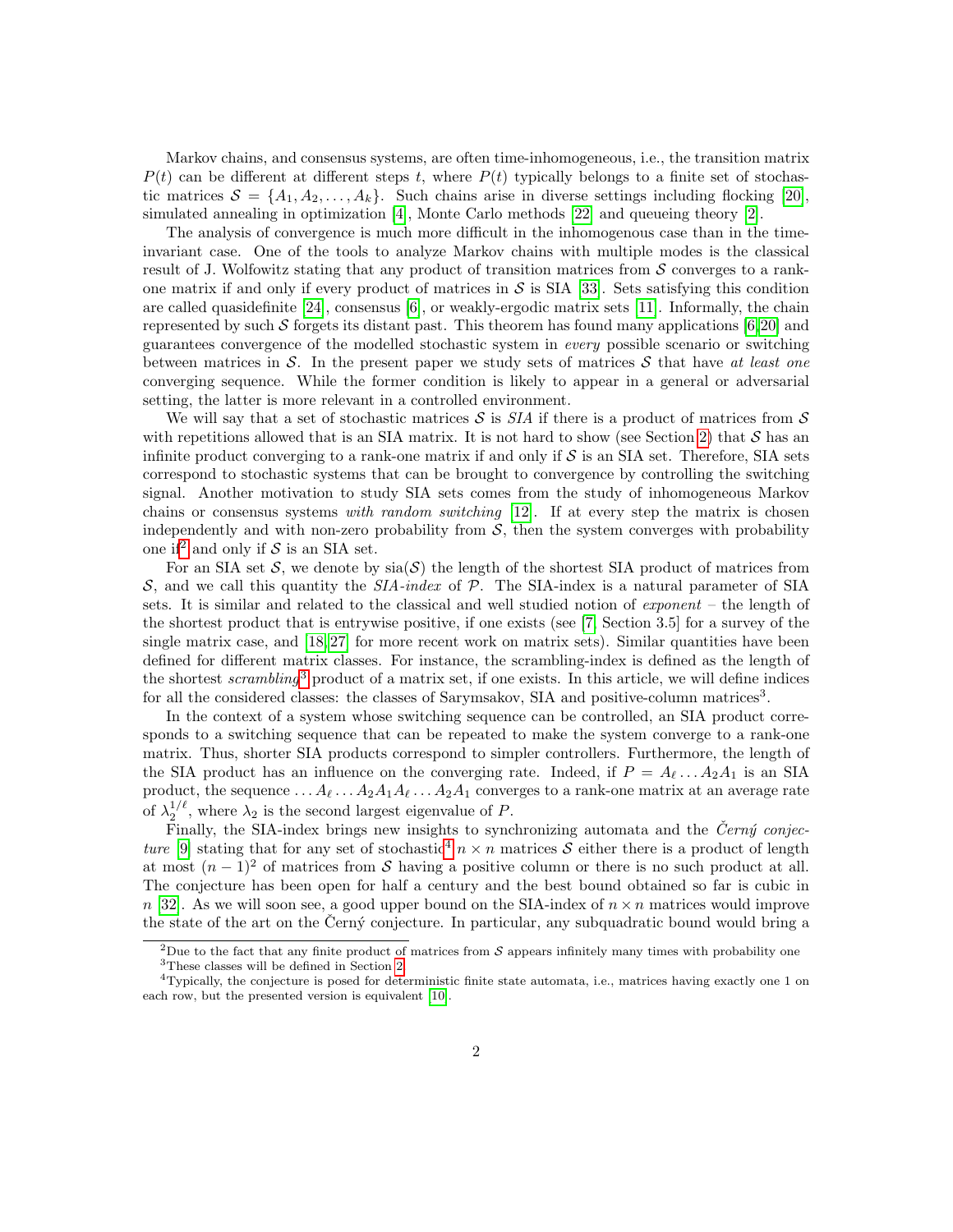breakthrough.

Our contribution. We introduce and study the SIA-index of sets of stochastic matrices. We show that the largest value of the SIA-index among all SIA sets of  $n \times n$  stochastic matrices,  $\operatorname{sin}(n)$ , is  $O(n^3)$ . Moreover, we show that  $sia(n)$  grows at least as n. We conjecture that the actual growth rate is closer to the provided lower bound and support this statement by performing an exhaustive search for small values of  $n$  on a computer grid.

We show that a SIA set has a scrambling, a Sarymsakov and a positive-column product, and, conversely, a set that has a scrambling, a Sarymsakov or a positive-column product is a SIA set. As a consequence, the same polynomial-time procedure can be used to decide whether a given set of stochastic matrices has any of the aforementioned products. We show the SIA-index is NP-hard to compute, even if all matrices in  $\mathcal S$  have a positive diagonal, and to approximate within a factor of  $O(log(n))$ . Matrices with positive diagonals appear in consensus applications and many problems are computationally easier for these matrices [\[10\]](#page-16-6).

Finally, we show that the  $(n - 1)$ st power of any SIA automata matrix has a positive column and that the  $(n^2 - 3n + 3)$ rd power of any SIA matrix has a positive column.

We mention that the majority of the presented results only depend on the pattern of nonzero elements in the matrices. Therefore, they also can be applied for row-allowable matrices, i.e., nonnegative matrices that have at least one positive element on each row.

Paper Organization. In Section [2](#page-2-0) we give an overview of commonly used matrix classes: Positive-column, scrambling, Sarymsakov and SIA matrices (Subsection [2.1\)](#page-2-1) and show the relations between them (Subsection [2.2\)](#page-4-0). We study the associated indices and bounds on these indices (Subsection [2.3\)](#page-5-0) and derive an upper bound on the power at which an SIA matrix has a positive column (Subsection [2.4\)](#page-6-0). Section [3](#page-9-0) is devoted to the properties of the SIA-index. In Subsection [3.1,](#page-10-0) lower and upper bounds on the largest SIA-index are provided, and we present an experiment that computes the largest SIA-index for small values of n. In Subsection [3.2](#page-14-0) we discuss the procedure to decide whether a given set of matrices is SIA and the hardness of computing and approximating the SIA-index.

# <span id="page-2-0"></span>2 Common Matrix Classes and their Indices

In this section, we define different matrix classes that have been introduced in the context of Markov chains and probabilistic automata [\[25,](#page-17-7) [30,](#page-18-2) [33\]](#page-18-0): positive-column matrices, scrambling matrices, Sarymsakov matrices and SIA matrices. We show that these classes are included in one another and that sufficiently large powers of matrices from the larger classes belong to the smaller classes (for example, any sufficiently large power of a Sarymsakov matrix is scrambling).

We also define the associated *indices* – the lengths of the shortest products belonging to the corresponding classes. We relate these indices to each other and present upper bounds on them.

### <span id="page-2-1"></span>2.1 Definition of the Matrix Classes

We start by defining the rather intuitive notion of a positive-column matrix. These matrices are called Markov matrices in certain sources [\[30,](#page-18-2) Definition 4.7], but we avoid this terminology as the term Markov matrix is sometimes used to denote a stochastic matrix. Positive-column matrices have a direct interpretation in many applications. For instance, in the consensus system  $(1)$ , an element of the transition matrix  $P(t)$  represents the influence of the agent corresponding to the column on that of the row, and a positive-column transition matrix thus corresponds to a situation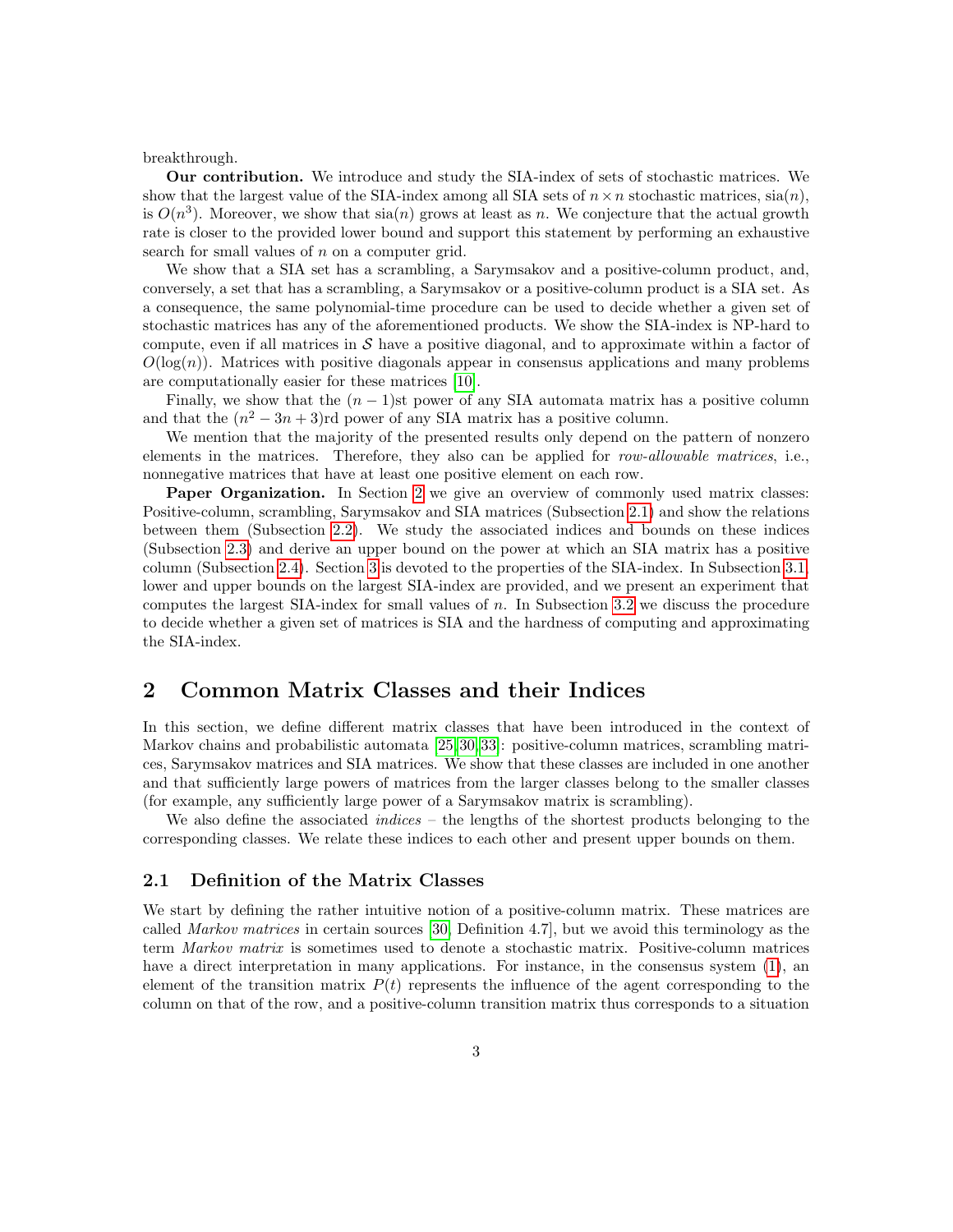in which an agent influences all the others. Additionally, positive-column matrices are related to convergence, as the sequence of powers of a positive-column stochastic matrix converges to a rank-one matrix.

**Definition 1** (Positive-column matrix). A positive-column matrix is a nonnegative matrix that has a positive column. We will denote the set of positive-column matrices by  $S_{PC}$ .

We now define scrambling matrices, a class that has been extensively investigated due to their applications to Markov chains [\[25,](#page-17-7) [30\]](#page-18-2).

**Definition 2** (Scrambling matrix [\[25\]](#page-17-7)). A nonnegative matrix is called scrambling if for any pair of rows  $(i, j)$ , there is a column k such that  $a_{ik} > 0$  and  $a_{ik} > 0$ . We will denote the set of scrambling matrices by  $S_{SCR}$ .

Scrambling matrices have two interesting properties:

- the class is closed under multiplication: the product of two scrambling matrices is scrambling;
- for any  $n \in \mathbb{N}$  there is a length  $\ell$  such that any product of  $\ell$  or more  $n \times n$  scrambling matrices has a positive column.

The Sarymsakov class of matrices is a larger class that has the same desirable properties [\[29\]](#page-17-8).

**Definition 3** (Sarymsakov matrix [\[29\]](#page-17-8)). We define the consequent function of a given nonnegative  $n \times n$  matrix P. For any  $S \subseteq \{1, \ldots, n\}$ , the consequent function F is equal to

$$
F_P(S) = \{ j : \exists i \in S \ s.t. \ a_{ij} > 0 \}.
$$

A nonnegative matrix P is called a Sarymsakov matrix if for any two disjoint nonempty subsets S and  $S'$ ,

<span id="page-3-0"></span>
$$
F_P(S) \cap F_P(S') \neq \emptyset \tag{2}
$$

or

<span id="page-3-1"></span>
$$
|F_P(S) \cup F_P(S')| > |S \cup S'|.
$$
 (3)

We will denote the set of Sarymsakov matrices by  $S_{SAR}$ .

This somewhat formal definition of a Sarymsakov matrix can be interpreted in terms of the graph associated with the matrix  $P$ , that is, the directed graph whose adjacency matrix is  $P$ . The consequent function  $F_P(S)$  returns the set of out-neighbors of a set of nodes S. Condition [\(2\)](#page-3-0) corresponds to intersecting sets of neighbours and Condition [\(3\)](#page-3-1) corresponds to "expansion" of sets of neighbours: the union of  $F_P(S) \cup F_P(S')$  contains more elements than the union of the sets  $S \cup S'.$ 

**Definition 4** (SIA Matrix). A matrix is called SIA, *i.e.*, Stochastic, Indecomposable and Aperiodic, if it is stochastic and

$$
Q = \lim_{n \to \infty} P^n
$$

exists and all the rows of Q are the same. We will denote the set of SIA matrices by  $S_{SIA}$ .

SIA matrices are called regular matrices in [\[30\]](#page-18-2).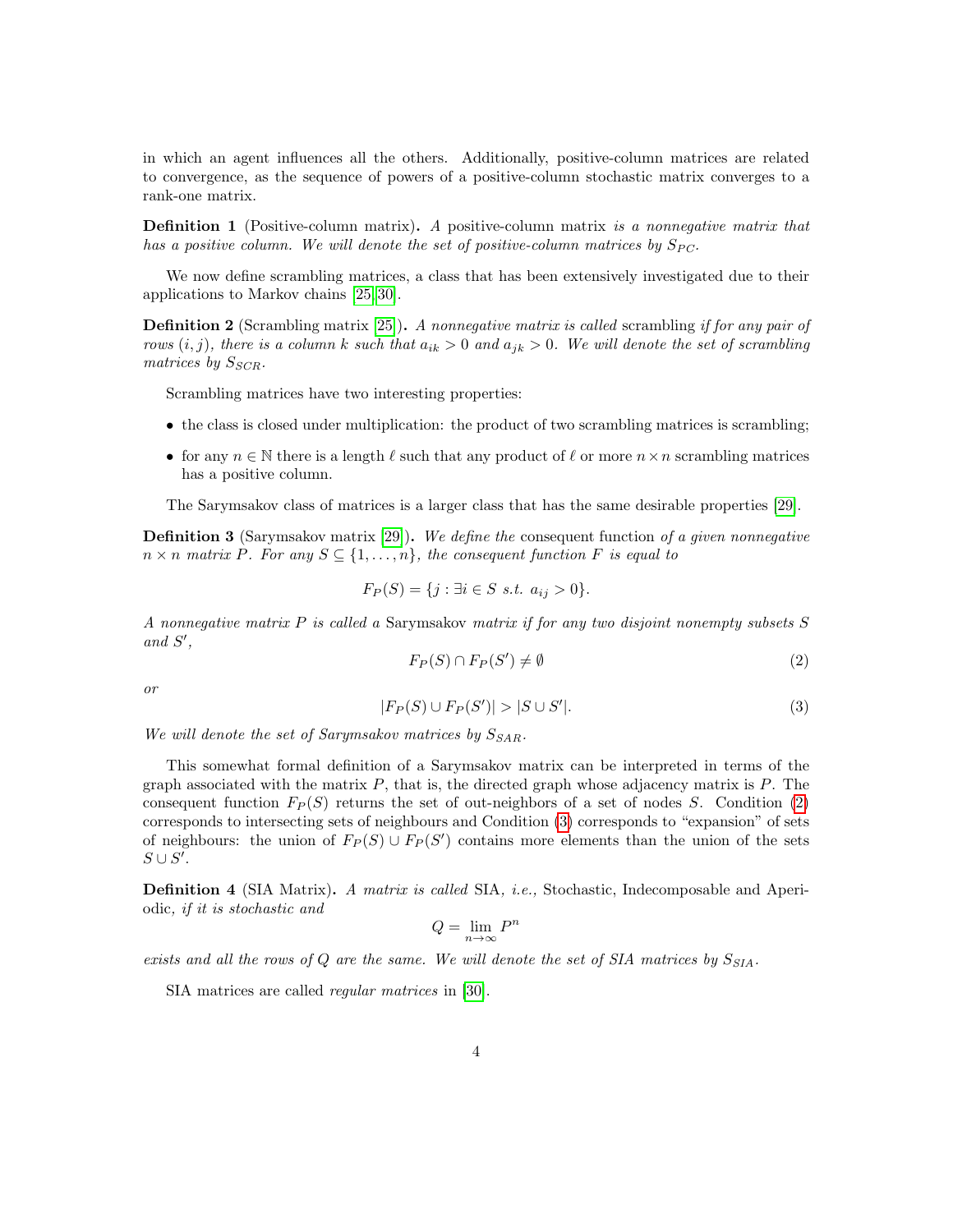### <span id="page-4-0"></span>2.2 Relation between the four Matrix Classes

The four matrix classes that we have defined are included in one another:

<span id="page-4-1"></span>
$$
S_{\rm PC} \subset S_{\rm SCR} \subset S_{\rm SAR} \subset S_{\rm SIA}.\tag{4}
$$

The first inclusion follows from the definitions and the second and third inclusions are proved in [\[30,](#page-18-2) Section Bibliography and Discussion to §§4.3–4.4 ] and [\[34,](#page-18-3) Section II].



Figure 1: Relation between different classes of stochastic matrices.

We present an alternative characterization of SIA matrices.

<span id="page-4-2"></span>**Proposition 1** (Characterization of SIA Matrices). A stochastic matrix  $P$  is SIA if and only if there is  $p$  such that  $P<sup>p</sup>$  has a positive column.

*Proof.* Only if. Let P be SIA. We prove that there is p such that  $P<sup>p</sup>$  has a positive column. The  $\lim_{t\to+\infty} P^t$  exists by definition of an SIA matrix. If there is no p such that  $P^p$  has a positive column, then  $\lim_{t\to+\infty} P^t$  has no positive column. On the other hand, all the rows of  $\lim_{t\to+\infty} P^t$ are the same and the sum of the elements on each row is equal to 1, so that  $\lim_{t\to+\infty} P^t$  has a positive column and we have a contradiction.

If. Let p be such that  $P^p$  is positive-column. By inclusions [\(4\)](#page-4-1),  $P^p$  is SIA because positivecolumn matrices are SIA. Hence

$$
\lim_{t \to +\infty} (P^p)^t
$$

exists and has all rows equal, and therefore

$$
\lim_{t\to+\infty}P^t
$$

exists and has all rows equal and P is SIA.

This simple characterization has several consequences. It means that only the pattern of zero/nonzero elements determines if a matrix is SIA or not. Another consequence of Proposition [1](#page-4-2) is the next proposition.

<span id="page-4-3"></span>**Proposition 2.** For any set of stochastic matrices  $S$  the four statements are equivalent.

• There exists an **SIA** product of matrices from S

 $\Box$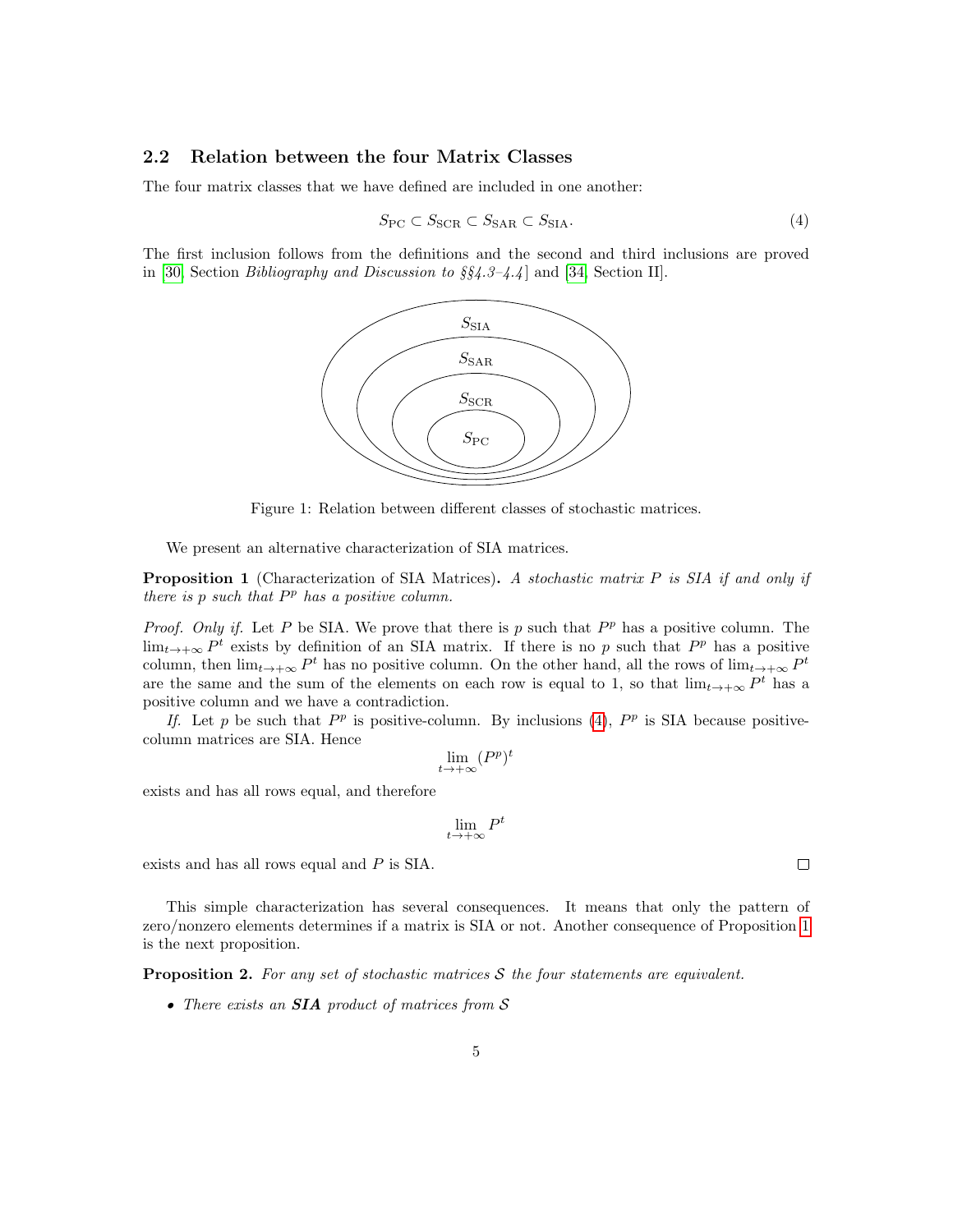- there exists a **Sarymsakov** product of matrices from S
- there exists a **scrambling** product of matrices from S
- $\bullet$  there exists a **positive-column** product of matrices from  $\mathcal{S}.$

Proof. This is a consequence of Proposition [1](#page-4-2) and of the inclusions [\(4\)](#page-4-1).

We define the notion of an *SIA set* as a set of stochastic matrices that has an SIA product (and therefore a Sarymsakov, a scrambling and a positive-column product).

We now present a particular class of stochastic matrices that has been studied extensively in the context of automata theory [\[32\]](#page-18-1). We will call them automaton matrices in this article.

**Definition 5** (automaton matrix). A matrix is called automaton matrix if it is stochastic and has exactly one 1 on each row.

In the case of automaton matrices, the notions of Sarymsakov, scrambling and positive-column coincide, as shown in the next proposition.

**Proposition 3.** Let  $P$  be an automaton matrix. The three properties are equivalent:

- (i) P is Sarymsakov
- (ii) P is scrambling
- <span id="page-5-1"></span>(iii)  $P$  is positive-column.

*Proof.* The inclusions in Equation [\(4\)](#page-4-1) imply (iii)  $\Rightarrow$  (ii) and (ii)  $\Rightarrow$  (i), so that (i)  $\Rightarrow$  (iii) remains to be proved. Let P be Sarymsakov and let  $i, j \in \{1, ..., n\}$ . Condition [\(3\)](#page-3-1) cannot be satisfied for sets  $S = \{i\}$  and  $S' = \{j\}$  because

$$
|F_P(\{i\}) \cup F_P(\{j\})| > |\{i\} \cup \{j\}| = 2
$$

would imply

$$
|F_P(\{i\})| > 1 \text{ or } |F_P(\{j\})| > 1,
$$

and at least one of the rows  $i$  and  $j$  would have more than one positive element, which is impossible by the definition of an automaton matrix. Therefore, Condition [\(2\)](#page-3-0) is satisfied for any pair of singletons  $S = \{i\}, S' = \{j\}$ , meaning that for any rows i, j, the positive element in row i is in the same column as the positive element in row  $j$ , so that the matrix  $P$  is in fact positive-column.

 $\Box$ 

 $\Box$ 

#### <span id="page-5-0"></span>2.3 Indices and Bounds

In the present section we will associate a natural combinatorial parameter with each of the previously discussed classes and provide bounds on them that depend only on the size of the matrices.

**Definition 6** (X-index). Let X be a class of matrices. The X-index of a set of square matrices S is the smallest  $\ell$  such that there is a product of length  $\ell$  of matrices from S belonging to X.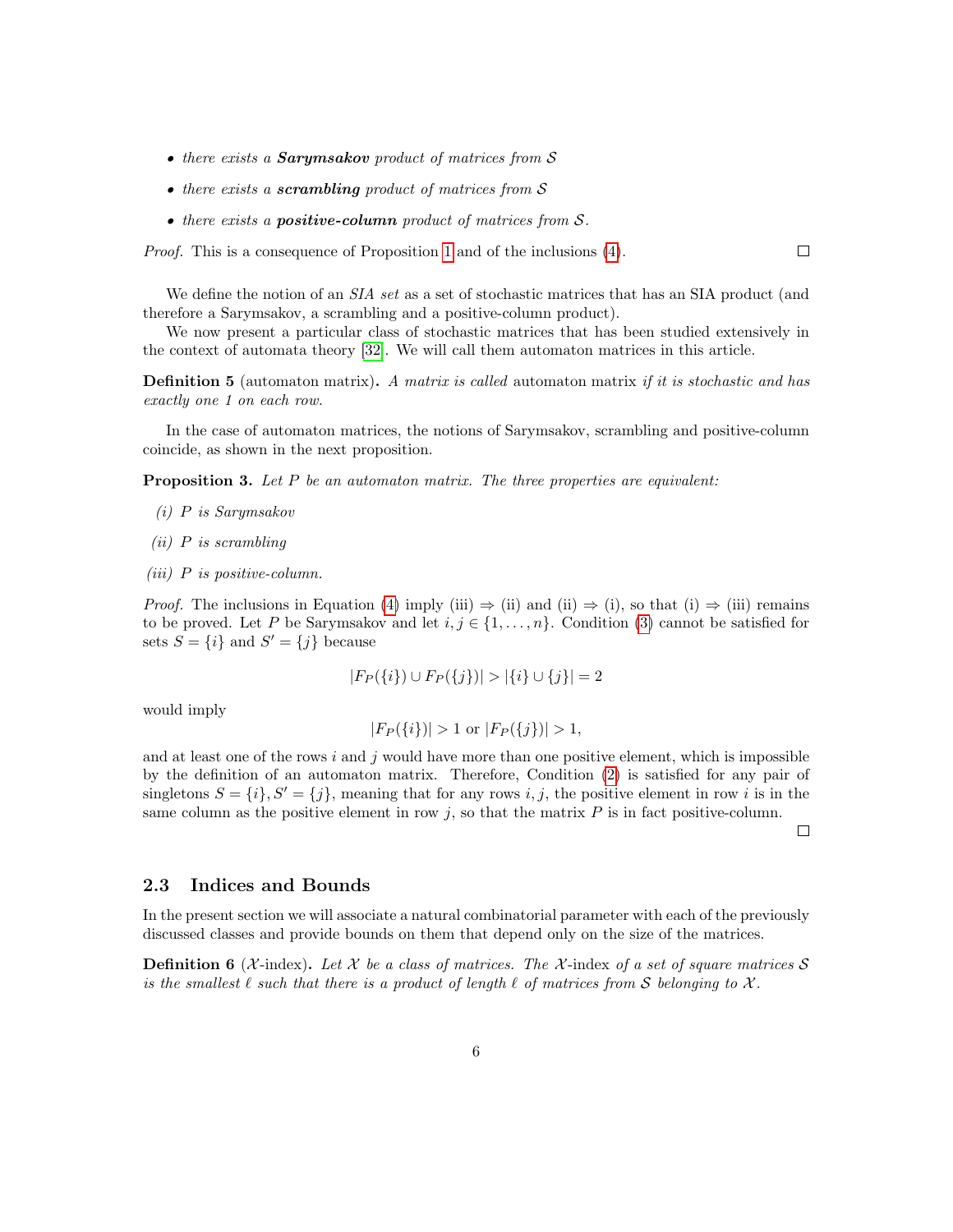The  $\mathcal{X}$ -index can be seen as the length of the shortest witness proving that a given set of matrices does actually belong to the class  $\mathcal{X}$ . If no product of S belongs to  $\mathcal{X}$ , we will agree that the X-index is undefined. In this section, we will focus on SIA-, Sarymsakov-, scrambling- and positive-columnindices of SIA sets and we will denote the corresponding index of a set S by  $\operatorname{si}(S)$ ,  $\operatorname{sat}(S)$ ,  $\operatorname{sat}(S)$ ,  $pc(S)$ . We note that our terminology is in agreement with the case of a single matrix, where the scrambling-index has received a lot of attention [\[1\]](#page-16-7).

Observe that for every SIA set  $S$ , we have the following inequalities as a direct consequence of the inclusions [\(4\)](#page-4-1):

<span id="page-6-1"></span>
$$
\operatorname{sia}(\mathcal{S}) \le \operatorname{sar}(\mathcal{S}) \le \operatorname{scr}(\mathcal{S}) \le \operatorname{pc}(\mathcal{S}).\tag{5}
$$

One of the basic question arising in regard with these indices is how large the index of a set of  $n \times n$  stochastic matrices can be? Such questions have received a lot of attention for the exponent [\[7,](#page-16-4) Section 3.5] that can be seen as the  $\mathcal{X}$ -index, where  $\mathcal{X}$  is the class of positive matrices. Likewise, the positive-column-index has been studied extensively in the particular case of automaton matrices. It is called reset threshold in this context.

**Theorem 1.** Let  $\text{sin}(n)$ ,  $\text{sin}(n)$ ,  $\text{sc}(n)$ ,  $\text{pc}(n)$  be the largest values of the corresponding indices among all SIA sets of  $n \times n$  matrices. For any dimension  $n \in \mathbb{N}$ , we have

<span id="page-6-6"></span>
$$
\operatorname{sia}(n) \le \operatorname{sar}(n) = \operatorname{scr}(n) = \operatorname{pc}(n). \tag{6}
$$

Proof. First, notice that we have the following inequalities a direct consequence of [\(5\)](#page-6-1):

$$
sia(n) \leq sar(n) \leq scr(n) \leq pc(n).
$$

It remains to prove that  $pc(n) \leq \text{sar}(n)$ . Let  $pc_A(n)$  (resp.  $\text{sar}_A(n)$ ) be the largest positive-columnindex (resp. Sarymsakov-index) among all  $n \times n$  sets of automaton matrices.

$$
pc(n) = pc_A(n) \tag{7}
$$

$$
= \text{sar}_A(n) \tag{8}
$$

<span id="page-6-4"></span><span id="page-6-3"></span><span id="page-6-2"></span>
$$
\leq \operatorname{sar}(n). \tag{9}
$$

The first equality [\(7\)](#page-6-2) is Theorem 4 of [\[10\]](#page-16-6). The second [\(8\)](#page-6-3) is a consequence of the fact that an automaton matrix is Sarymsakov if and only if it is positive-column (see Proposition [3\)](#page-5-1). Inequality [\(9\)](#page-6-4) holds true trivially, since automaton matrices form by definition a subset of stochastic matrices.  $\Box$ 

### <span id="page-6-0"></span>2.4 From SIA to a Positive Column

In this section, we will provide upper bounds on the powers at which SIA matrices are guaranteed to have a positive column. First, we will prove in Proposition [4](#page-6-5) that the  $(n - 1)$ st power of any SIA *automata* matrix has a positive column. Then, we will show that the  $n^2 - 3n + 3$  power of any arbitrary SIA matrix has a positive column and present a finer bound that depends on the number of columns that are eventually positive (Theorem [2.4\)](#page-8-0).

We will say that a matrix and a graph are associated if the matrix is the adjacency matrix of the graph.

<span id="page-6-5"></span>**Proposition 4.** Let P be an  $n \times n$  SIA automaton matrix. Its  $(n - 1)$ st power has a positive column. Moreover, the value  $n-1$  cannot be decreased (in general): for any  $n \in \mathbb{N}$  there exists an  $n \times n$  SIA automaton matrix whose  $n-2$  power has no positive column.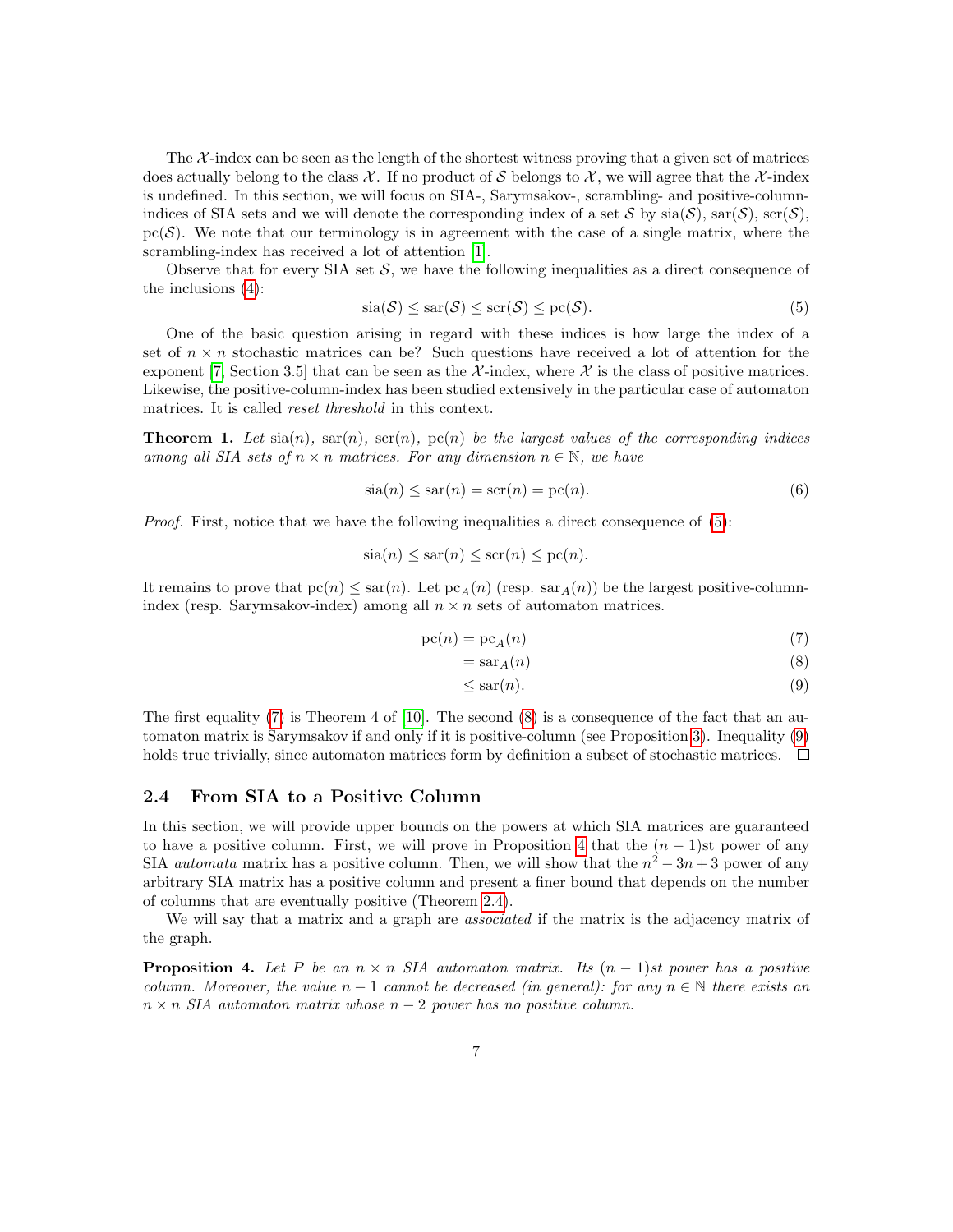*Proof.* By Proposition [1,](#page-4-2) there exists p such that  $P^p > 0$ . The entry i, j of matrix  $P^p$  counts the number of walks of length p from node i to node j in the graph  $\mathcal G$  associated to P, and the positive column means that there is a walk of length  $p$  from any node to the node corresponding to the positive column.

*Claim:* G has no cycle other than a self-loop. If there is a cycle of length  $\geq 2$ , the submatrix  $C$  corresponding to the nodes of the cycle is a permutation matrix. Up to reordering of the nodes, the matrix  $P$  is then equal to

$$
\begin{pmatrix} A & B \\ 0 & C \end{pmatrix},
$$

with C a permutation matrix. Then P is not positive-column and we have a contradiction. Therefore there is no cycle of length  $\geq 2$ . Furthermore, G has a self-loop because there is no other cycle and all node have one outgoing edge.

It is now clear that the positive column of  $P<sup>p</sup>$  is the column corresponding to the node i that has a self-loop. In G, there is a walk of length at most  $n-1$  from any node to i, and because node i has a self-loop, there is a walk of length exactly  $n-1$ .

For the tightness part, the following matrix is an example of SIA automaton matrix whose  $(n-2)$ nd power has no positive column and its  $n-1$  has one.



 $\Box$ 

This last proposition has possible consequences for the Černý conjecture because it means that  $(n-1)\sin(n)$  is a bound on the reset threshold<sup>[5](#page-7-0)</sup> of synchronizing automata and therefore, any subquadratic bound would improve the state-of-the-art upper bound on the Čern $\acute{v}$  conjecture.

Proposition [4](#page-6-5) gives a tight upper bound on the power at which an SIA automata matrix has a positive column. We will now generalize this result to all SIA matrices. In order to do so, we will rely on the *local exponents* of primitive matrices. Recall that a square matrix  $P$  is primitive if  $P^t > 0$  (entrywise) for some natural t. The smallest such t is known as the exponent  $\exp(P)$  of  $P$  [\[7,](#page-16-4) Section 3.5]. The local exponents are refinements of this characteristic : the kth local exponent  $\exp_k(P)$  of a primitive matrix P is the smallest power having at least k positive rows [\[8\]](#page-16-8). Observe that the first local exponent of  $P$  is the positive-column index of the transpose of  $P$  and the nth local exponent is  $\exp(P)$ . We will make use of the following theorem:

<span id="page-7-1"></span>**Theorem 2** ([\[8,](#page-16-8) Theorem 3.4]). The largest value of the kth local exponent among primitive  $n \times n$ matrices, with  $n \geq 2$ , is equal to  $n^2 - 3n + k + 2$ .

Before stating our result, we define the notion of a column that is positive in sufficiently large powers of the matrix.

**Definition 7** (Eventually Positive Columns). Let P be a stochastic matrix. We say that a column i is eventually positive if there is a power p such that the ith column of  $P^p$  is positive.

<span id="page-7-0"></span><sup>5</sup>Recall that the reset threshold is the positive-column index of a set of automaton matrices.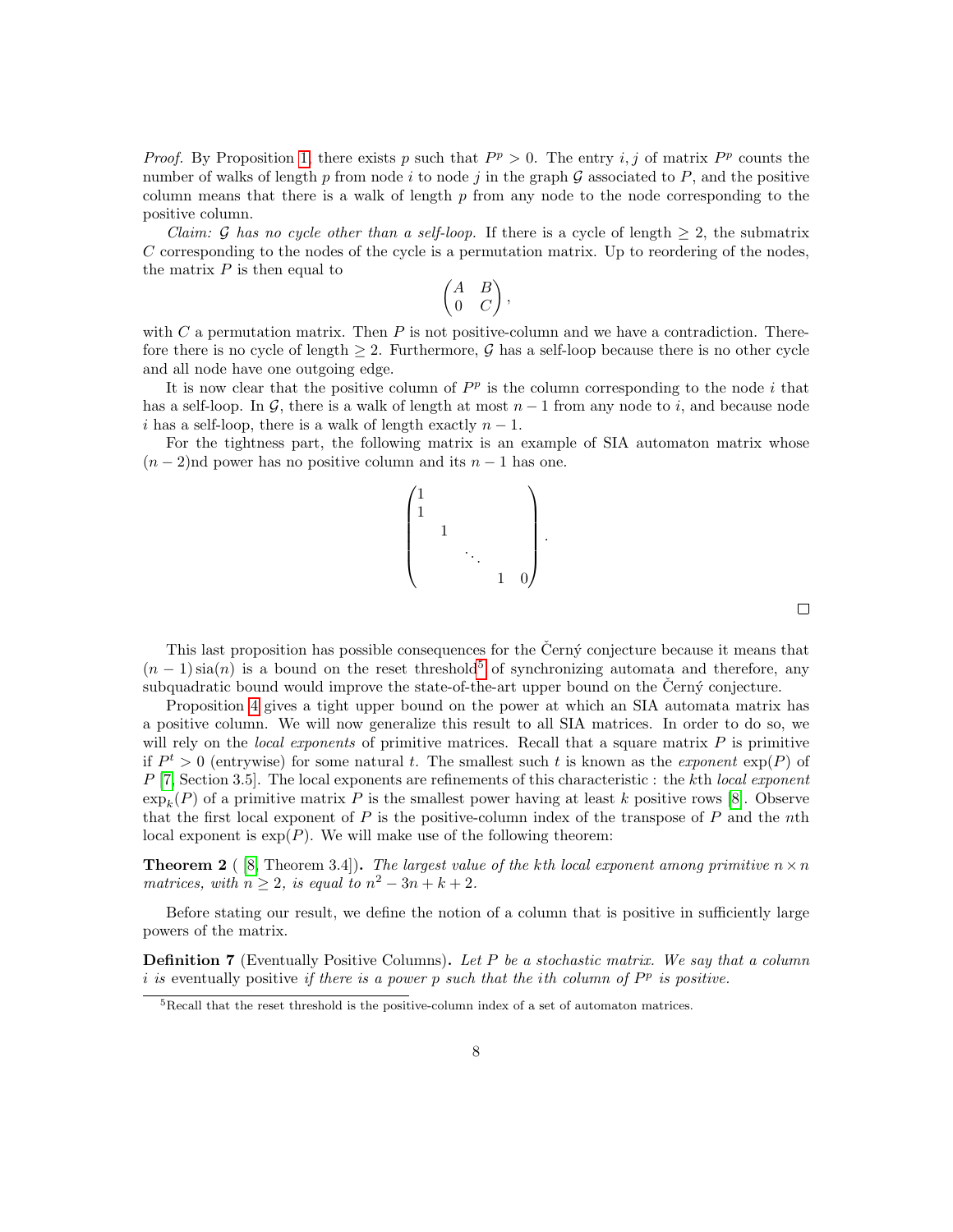We can already notice that the if  $P^p$  has a positive *i*th column, then  $P^{p+1} = P P^p$  has a positive ith column as well, and so  $P<sup>t</sup>$  has a positive ith column for any  $t \geq p$ .

<span id="page-8-0"></span>**Theorem 3.** Let P be an  $n \times n$  SIA matrix, and let k be the number of eventually positive columns of P. The power  $k^2 - 4k + 3 + n$  of P has a positive column.

*Proof.* We can assume that the first  $k$  columns are eventually positive, and let us partition  $P$  in blocks.

$$
P = \begin{pmatrix} A & B \\ C & D \end{pmatrix},
$$

with A having a size of  $k \times k$  and blocks B, C and D having sizes  $k \times (n - k)$ ,  $(n - k) \times k$  and  $(n-k) \times (n-k)$  respectively.

*Claim:* A is primitive and  $B = 0$ . Let p be such that  $P<sup>p</sup>$  has k positive columns. If we partition the matrix  $P<sup>p</sup>$  in blocks, as we did for  $P$ , we obtain

$$
P^p = \begin{pmatrix} E & F \\ G & H \end{pmatrix},
$$

again with E being  $k \times k$ . We have that E and G are entrywise positive because we assumed that the first  $k$  columns of  $P<sup>p</sup>$  are positive.

$$
P^{p+1} = \begin{pmatrix} EA + FC & EB + FD \\ GA + HC & GB + HD \end{pmatrix}.
$$

We prove now that  $B = 0$ . Assume to the contrary that  $b_{ij}$ , the element at position i, j in the matrix  $B$ , is positive. The *j*th column of  $EB$  is equal to

$$
(EB)_j = \sum_i E_i b_{ij},
$$

with  $E_i$  being the *i*th column of E. Because E is positive, the *j*th column of EB is positive, and similarly, the jth column of GB is positive. Therefore, the  $(k + j)$ th column of  $P<sup>p</sup>$  is positive, and we have a contradiction because only the first k columns of P are eventually positive. Hence  $B = 0$ . Since  $B = 0$ , we have that  $E = A^p$  and we can conclude that A is primitive.

Let us now compute  $P^{k^2-4k+3+n} = P^{n-k}P^{k^2-3k+3}$ . Let us define J and K as below:

$$
P^{n-k} = \begin{pmatrix} A^{n-k} & 0 \\ J & D^{n-k} \end{pmatrix}
$$

and

$$
P^{k^2 - 3k + 3} = \begin{pmatrix} A^{k^2 - 3k + 3} & 0 \\ K & D^{k^2 - 3k + 3} \end{pmatrix}
$$

The matrix  $A^{k^2-3k+3}$  has a positive column thanks to Theorem [2](#page-7-1) applied to the transpose of A. Let us assume that the ith column is positive.

We can notice that both J and  $A^{n-k}$  have a positive element on each row.  $A^{n-k}$  has a positive element on each row because  $P$  has a positive element on each row and the first rows of  $P$  are  $(A \ 0)$ . And J has a positive element on each row because there is a path of length  $n - k$  from each node  $k + 1, \ldots, n$  to some node  $1, \ldots, k$  in the graph associated to P.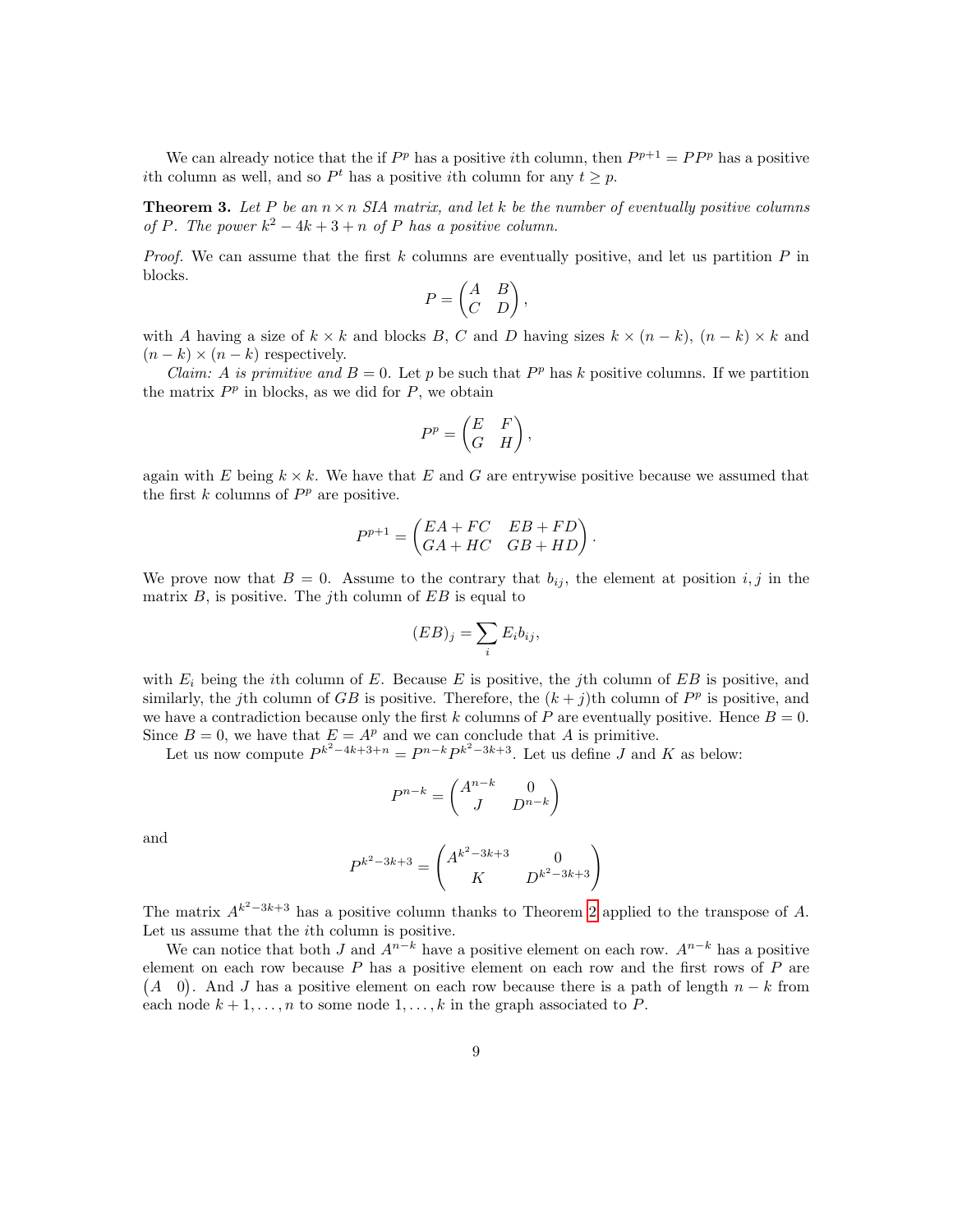Therefore  $JA^{k^2-3k+3}$  and  $A^{n-k}A^{k^2-3k+3}$  have a positive *i*th column and therefore

$$
P^{k^2 - 4k + 3 + n} = \begin{pmatrix} A^{n-k} A^{k^2 - 3k + 3} & 0 \\ JA^{k^2 - 3k + 3} + D^{n-k} K & D^{k^2 - 4k + 3 + n} \end{pmatrix}
$$

has a positive column.

**Corollary 1.** The  $(n^2 - 3n + 3)$ rd power of a  $n \times n$  SIA matrix has a positive column.

Proof. This is a consequence of the previous theorem and

$$
\forall n \in \mathbb{N}, \ k \in \{1, \dots, n\}, \ k^2 - 4k + 3 + n \le n^2 - 3n + 3.
$$

 $\Box$ 

 $\Box$ 

# <span id="page-9-0"></span>3 The SIA-index

In this section we study the SIA-index. We first show that, for any dimension  $n$ , the largest SIAindex,  $\operatorname{sin}(n)$ , is reached by a set of automaton matrices. We provide general upper and lower bounds on  $sia(n)$  that depend only on n. We describe the results of our numerical experiments to compute exactly  $\operatorname{si}(n)$  for small values of n. Finally, we conclude with algorithmic problems related to the computation of the SIA index.

The following result highlights the importance of automaton matrices in the context of SIA matrices.

**Proposition 5.** For any  $n \in \mathbb{N}$ , there is a set of matrices  $\mathcal{B}_n$  such that  $\text{sin}(\mathcal{B}_n) = \text{sin}(n)$  and every matrix of  $\mathcal{B}_n$  is an automaton matrix.

*Proof.* In order to construct  $\mathcal{B}_n$  we will use techniques from [\[5\]](#page-16-9). Let  $\mathcal{A}_n$  be a set of  $n \times n$  stochastic matrices such that  $sia(\mathcal{A}_n) = sia(n)$  (such a set exists by definition of  $sia(n)$ ). Let

<span id="page-9-1"></span>
$$
\mathcal{B}_n = \{ B \in S_{\text{AUTO}} \mid \exists A \in \mathcal{A}_n, B \lesssim A \},\tag{10}
$$

where  $S_{\text{AUTO}}$  is the set of automaton matrices, and  $B \lesssim A$  means that any zero element in A must be zero in B:  $a_{ij} = 0 \Rightarrow b_{ij} = 0$ .

By definition of  $sia(n)$ , we have  $sia(\mathcal{B}_n) \leq sia(n)$ . We prove  $sia(\mathcal{B}_n) \geq sia(n)$ .

Observation 1: The set  $\mathcal{B}_n$  has an SIA product. The set  $\mathcal{A}_n$  has a positive-column product. We can use Lemma 1 of [\[10\]](#page-16-6), stating that for any set of stochastic matrices  $\mathcal{A}_n$  that has a positive-column product, the set  $\mathcal{B}_n$ , defined as in [\(10\)](#page-9-1) has a positive-column product as well. The positive-column product of the set  $\mathcal{B}_n$  is thus SIA by inclusions [\(4\)](#page-4-1).

Observation 2: Any SIA product of  $\mathcal{B}_n$  has a length larger than or equal to  $\text{si}(A_n)$ . Indeed, if  $B_1 \ldots B_\ell$  is an SIA product, replacing each matrix  $B_i$  by a matrix  $A_i$  such that  $B_i \lesssim A_i$  yields an SIA product of matrices from  $A_n$ .

Therefore,  $sia(\mathcal{B}_n) = sia(n)$ .

 $\Box$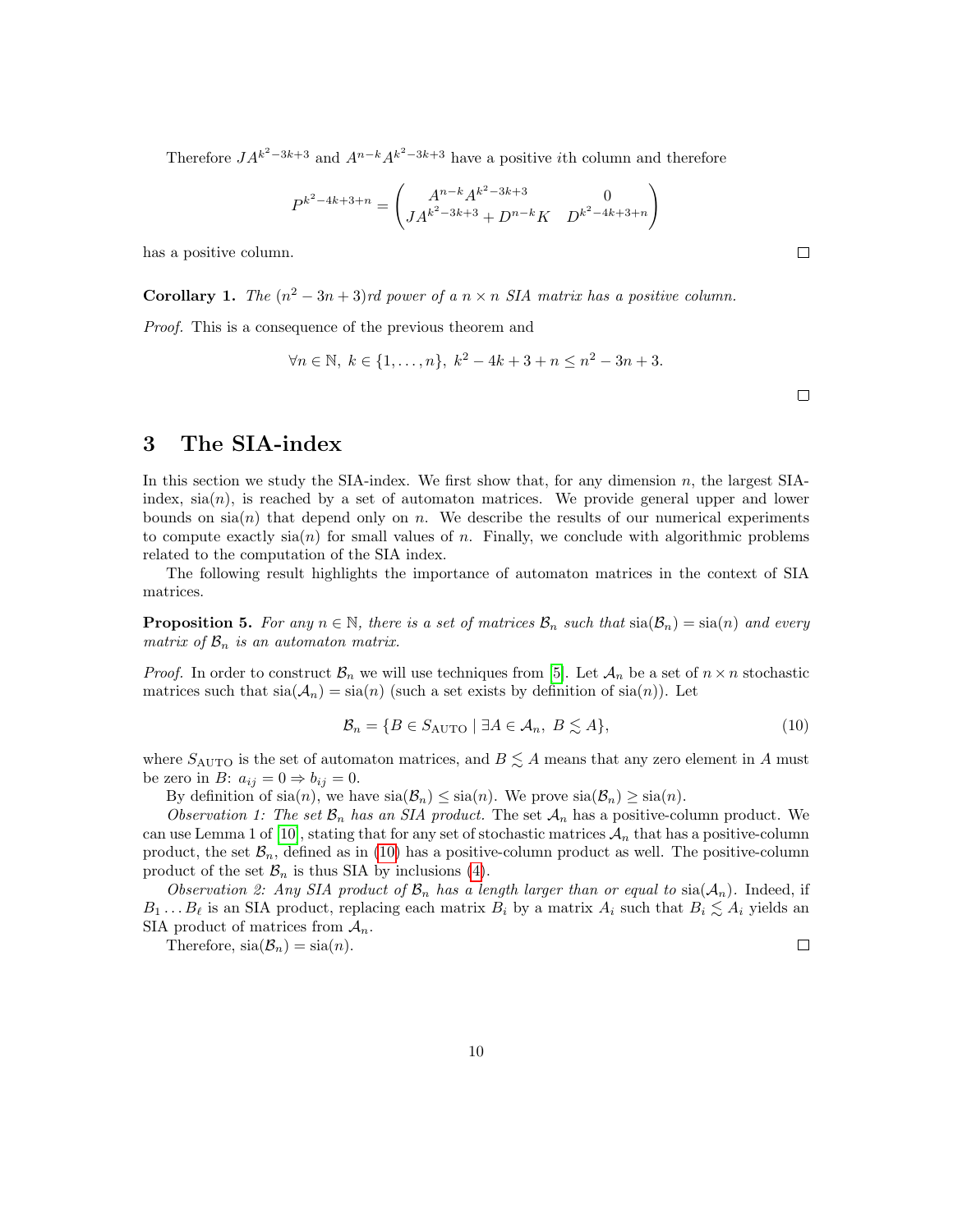### <span id="page-10-0"></span>3.1 Bounds on the SIA-index

#### 3.1.1 Upper bounds

Propositions [4](#page-6-5) and [5](#page-9-1) tell us that there are tight connections between the SIA sets of matrices and synchronizing automata theory. Such connections were already utilized in [\[10\]](#page-16-6), where the authors proved that the largest positive column index,  $pc(n)$ , is equal to the largest reset threshold among automata of size  $n$ . The best known upper bound on the reset threshold of automata of size  $n$  is  $\frac{n^3-n}{6}$  [\[15,](#page-17-9) [26\]](#page-17-10). We can combine it with inequality [\(6\)](#page-6-6) to derive an upper bound on the SIA-index:

$$
\operatorname{sia}(n) \le \frac{n^3 - n}{6}.
$$

In fact, we believe that  $sia(n)$  is much smaller.

<span id="page-10-1"></span>**Conjecture 1.** The SIA-index of a set of  $n \times n$  stochastic matrices is bounded by  $2n$ .

In the next subsections we will support this conjecture by providing results of computational experiments and analysis of sets that are extremal for the Cern $\acute{v}$  conjecture. We believe that Conjecture [1](#page-10-1) offers a new angle on the Cern $\acute{y}$  conjecture and can bring new insights. First, by Proposition [4](#page-6-5) the SIA-index of automaton matrices is the shortest  $\ell$  such that there exists a positivecolumn product  $P^{n-1}$ , where P is a product of length  $\ell$ . In other words, if Conjecture [1](#page-10-1) is true, then a synchronizing automaton of size n has a reset threshold at most  $2n(n - 1)$ , which is a significant improvement of the state of the art. Second, the SIA-index tends to be surprisingly small for automata with large reset thresholds highlighting the structural properties of these particular cases: Rystsov's automata  $[28]$ , Cerný automata  $[32]$ , and other slowly synchronizing automata  $[3]$ have small SIA-indices.

#### 3.1.2 Numerical results

We now present the results of our computational experiments that support our Conjecture [1.](#page-10-1) Since the bound on SIA-index for automaton matrices is equal to the bound on the SIA-index for stochastic matrices (Proposition [5\)](#page-9-1), we only investigate automaton matrices. We have computed on a computer cluster the SIA-index of all automata made of two matrices up to  $n = 7$ , and up to  $n = 9$ for *initially connected automata*, a notion that we will define soon. The results are summarized in Table [1.](#page-11-0) We have done the same for all triplets of automaton matrices up to  $n = 5$  (Table [1\)](#page-11-0), and we obtain exactly the same maximum SIA-indices. The maximum SIA-index grows approximately like  $2n$ , as shown in Figure [2.](#page-11-1) Examples of sets of pairs of  $8 \times 8$  and  $9 \times 9$  matrices that have an SIA-index of 15 and 16 are depicted on Figure [3.](#page-12-0)

Our methodology was the following. For the exhaustive tests, we have enumerated all sets of automaton matrices and for each set we have computed its SIA-index. In order to compute the SIA-index, we have enumerated all matrix products corresponding to Lyndon words (defined below) and looked for the shortest SIA product of this form. Proposition [6](#page-11-2) guarantees that the correct SIA-index is computed.

Let us now define Lyndon words. We will treat now the elements of a matrix set  $S =$  $\{A_1, A_2, \ldots, A_k\}$  as symbols (or letters) that are linearly ordered in an arbitrary fashion, e.g.  $A_1 \prec A_2 \prec \ldots \prec A_k$ . Clearly, products of matrices from S are in one-to-one correspondence with words – the sequences of symbols  $A_1, A_2, \ldots, A_k$ . The lexicographic order on the words is defined as follows:  $P \prec Q$  if and only if either  $Q = PU$  for some word U; or  $P = UA_iV$  and  $Q = UA_jW$  for  $A_i \prec A_j$  and some words  $U, V, W$ .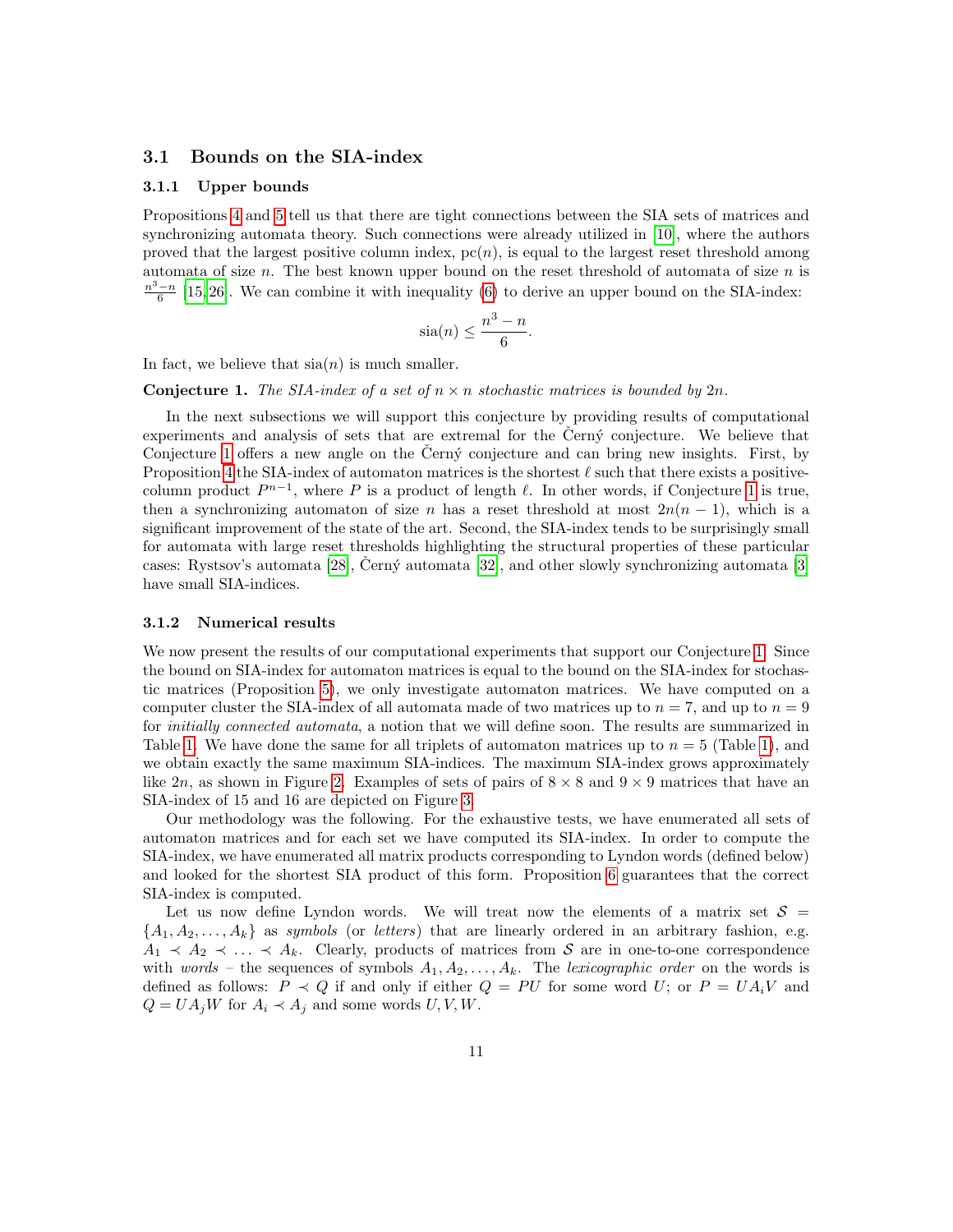<span id="page-11-0"></span>

| $\boldsymbol{n}$ | maximum SIA-index,    | maximum SIA-index,   | maximum SIA-index,     |  |  |  |
|------------------|-----------------------|----------------------|------------------------|--|--|--|
|                  | two matrices, all au- | two matrices, IC au- | three matrices, IC au- |  |  |  |
|                  | tomata                | tomata.              | tomata                 |  |  |  |
|                  | 0                     | 0                    | O                      |  |  |  |
| $\overline{2}$   |                       |                      |                        |  |  |  |
| 3                | 3                     | 3                    | 3                      |  |  |  |
| 4                | 5                     | 5                    | 5                      |  |  |  |
| 5                | 8                     | 8                    | 8                      |  |  |  |
| 6                | 10                    | 10                   |                        |  |  |  |
|                  | 13                    | 13                   |                        |  |  |  |
| 8                |                       | 15                   |                        |  |  |  |
| 9                |                       | 16                   |                        |  |  |  |

<span id="page-11-1"></span>Table 1: Exhaustive tests for pairs and triplets of automaton matrices. The first column is the size of the matrices, the second column is the maximum SIA-index of two-matrices automata, the third column is the maximum SIA-index of two-matrices initially connected automata (see Definition [9\)](#page-12-1) , and the fourth column is the maximum SIA-index of three-matrices automata.



Figure 2: Maximum SIA-index for pairs of matrices (blue) and the curve  $y = 2n$  (red).

**Definition 8** (Lyndon word). A cyclic shift of a word P is a word of the form VU if  $P = UV$ . A non-empty word P is Lyndon if it is strictly smaller in the lexicographic order than all of its cyclic shifts.

<span id="page-11-2"></span>**Proposition 6.** Let S be an SIA set of matrices such that  $\text{sin}(\mathcal{S}) = \ell$ . There is a Lyndon word of length  $\ell$  such that the corresponding product of matrices from  $S$  is SIA.

*Proof.* Let P be a word corresponding to an SIA product of length  $\ell$ . Observe first that any cyclic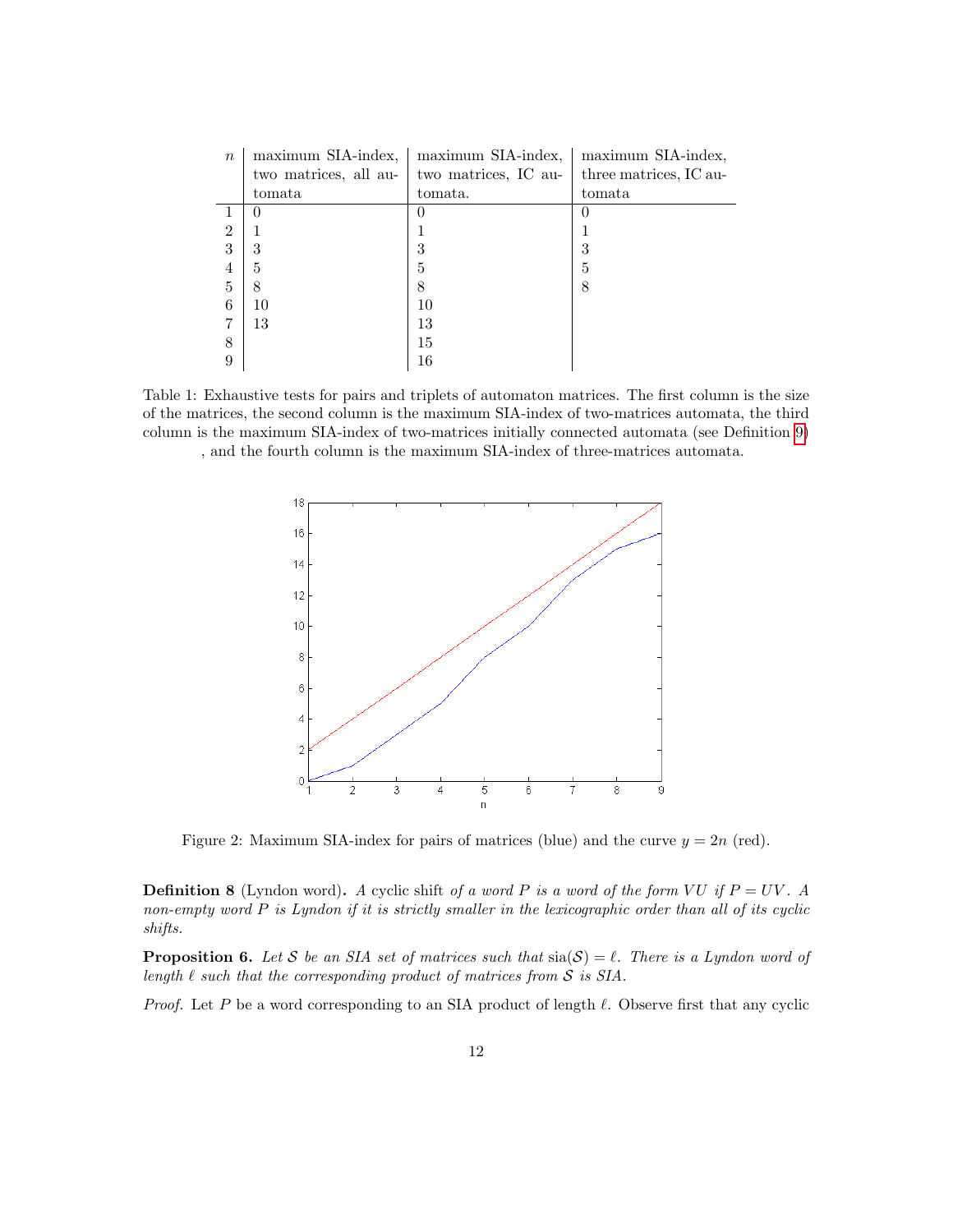<span id="page-12-0"></span>

(a) Pair of  $8 \times 8$  matrices that has an SIA-index of 15. This is the only such pair up to relabelling of the nodes.

(b) Pair of  $9 \times 9$  matrices that has an SIA-index of 16. There are 12 different (up to relabelling of the nodes) sets that have an SIA-index of 16.

Figure 3: Examples of matrix sets that have extremal SIA-index. The matrices are represented by their graphs, the blue edges represent the positive elements of one matrix and the red edges the other matrix.

shift of P leads to an SIA product as well: if the powers of the matrix associated with  $P = UV$ converge to the rank one matrix Q, then the matrices associated with  $V(UV)^tU$  converge to rank one matrix  $VQU$  as  $t \to \infty$ . Thus, we can always choose a word P' corresponding to an SIA product that is smaller or equal than any of its cyclic shifts in the lexicographic order. Secondly, if  $P'$  has the form  $P' = U^t$  for some t, then U clearly corresponds to an SIA product. Since  $sia(S) = \ell$ , we immediately conclude that  $t = 1$ , i.e. P' is aperiodic. Now we can invoke the classical result about the Lyndon words stating that an aperiodic word that is not larger than any of its cyclic shifts is actually Lyndon [\[21,](#page-17-12) Proposition 5.1.2] and the proposition follows.  $\Box$ 

We have noticed in our tests that all extremal examples are *initially connected* (in fact, even strongly connected). Therefore, we have decided to analyze larger values of  $n$  restricted to the case of initially connected automaton matrices. This has allowed us to perform the tests up to  $n = 9$ instead of  $n = 7$ .

<span id="page-12-1"></span>**Definition 9** (Initially Connected). A set of automaton matrices  $\{P_1, \ldots, P_m\}$  is called initially connected or IC if in the graph associated with the matrix  $P_1 + \cdots + P_m$  there exists a node q such that there is a path from q to any node of the graph. In particular, if the graph associated to  $P_1 + \cdots + P_m$  is strongly connected, the set is initially connected.

#### 3.1.3 Lower bounds

Proposition [4](#page-6-5) implies that automaton matrices with a small SIA-index have a small reset threshold as well. Therefore, we focused on automata that are known to be tight for the Cern $\acute{y}$  conjecture. The results are summarized in Fig[.4.](#page-13-0) A list of automata that are known to be tight for the Cern $\acute{y}$ conjecture can be found in [\[32\]](#page-18-1).

The Černý family is the only known infinite series of automaton matrices with the shortest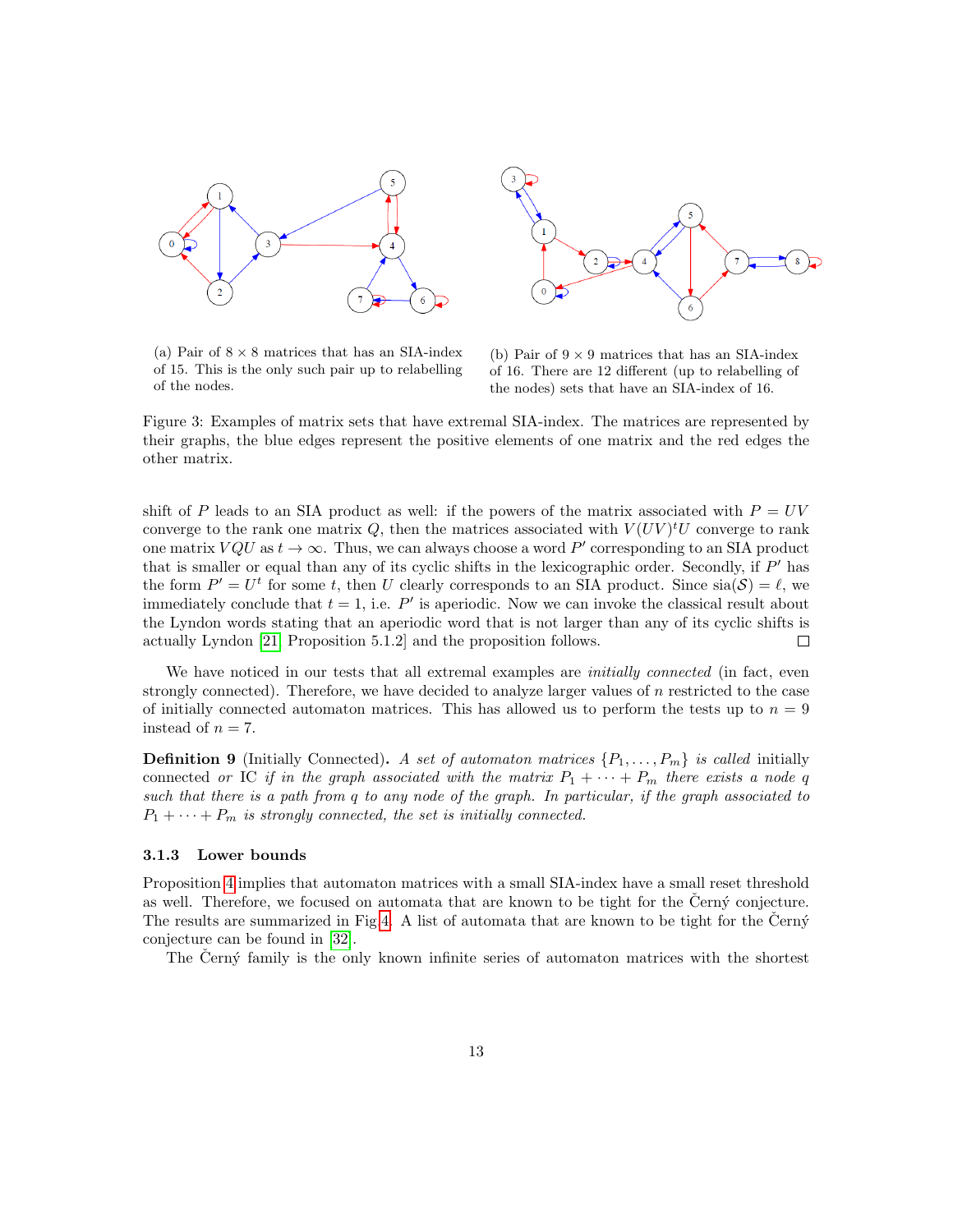<span id="page-13-0"></span>

| Automaton                       | SIA-index |
|---------------------------------|-----------|
| Černý family (with $n \geq 3$ ) | $\, n$    |
| 3 states (3 different automata) | 3         |
| $4$ states $(3$ automata)       | 5         |
| 5 states                        |           |
| 6 states (Kari automaton)       |           |

Figure 4: SIA-indices of automata that are known to be tight for the Černý conjecture.

positive-column product of length  $(n-1)^2$  [\[32\]](#page-18-1). For  $n=4$ , the Černý set is equal to

|  |  |  | $\mathcal{C}_n = \left\{ A = \begin{pmatrix} 0 & 1 & 0 & 0 \\ 0 & 0 & 1 & 0 \\ 0 & 0 & 0 & 1 \\ 1 & 0 & 0 & 0 \end{pmatrix}, B = \begin{pmatrix} 0 & 1 & 0 & 0 \\ 0 & 1 & 0 & 0 \\ 0 & 0 & 1 & 0 \\ 0 & 0 & 0 & 1 \end{pmatrix} \right\}.$ |  |  |  |
|--|--|--|--------------------------------------------------------------------------------------------------------------------------------------------------------------------------------------------------------------------------------------------|--|--|--|
|  |  |  |                                                                                                                                                                                                                                            |  |  |  |
|  |  |  |                                                                                                                                                                                                                                            |  |  |  |

We will see in the following proposition that its shortest SIA product is equal to  $AB^{n-1}$ , which implies  $\sin(n) \geq n$ . For small values of n, the values computed in Table [1](#page-11-0) provide slightly better lower bounds.

**Proposition 7.** The Černý set  $\mathcal{C}_n$  of matrices of dimension n has an SIA-index of sia( $\mathcal{C}_n$ ) = n.

*Proof.* Observe first that  $(AB^{n-1})^{n-2}A$  has a positive-column and  $AB^{n-1}$  is SIA. Thus,  $\operatorname{sin}(\mathcal{C}_n) \leq n$ . Furthermore, since the shortest positive-column product of  $\mathcal{C}_n$  has length  $(n-1)^2$ , see e.g. [\[19\]](#page-17-13), and due to Proposition [4](#page-6-5) we have  $(n-1)\operatorname{sia}(\mathcal{C}_n) \ge \operatorname{pc}(\mathcal{C}_n)$ . Therefore,  $\operatorname{sia}(\mathcal{C}_n) \ge (n-1)$ .

It remains to show now that the case  $\text{sia}(\mathcal{C}_n) = (n-1)$  is impossible. Assume to the contrary that P is an SIA product of length  $n-1$ . Therefore,  $P^{n-1}$  has a positive column (by Proposition [4\)](#page-6-5). By [\[19,](#page-17-13) Proposition 4] every positive-column product of  $\mathcal{C}_n$  has at least of  $n^2 - 3n + 2$  occurrences of A and  $n-1$  occurrences of B, thus, P has exactly one occurrence of A and  $n-2$  occurrences of B. Applying Proposition [6](#page-11-2) we further conclude that the word  $A^{n-2}B$  corresponds to an SIA product as well, which is not the case.

 $\Box$ 

Now we will analyze a set of matrices derived from the Wielandt series of matrices that have the largest possible exponent among  $n \times n$  matrices [\[7,](#page-16-4) Chapter 3.5]. Matrix sets of this kind often appear in the study of combinatorial characteristics of matrix sets, e.g. generalizations of the exponents [\[31\]](#page-18-4) or in the study of positive-column indicies [\[3\]](#page-16-10). We define the Wielandt set of automaton matrices as

$$
\mathcal{W}_n = \left\{ A = \begin{pmatrix} 1 & & & \\ & 1 & & \\ & & \ddots & \\ 0 & 1 & & \end{pmatrix}, B = \begin{pmatrix} 1 & & & \\ & 1 & & \\ & & \ddots & \\ 1 & 0 & & \end{pmatrix} \right\},
$$

where the omitted elements are zeros.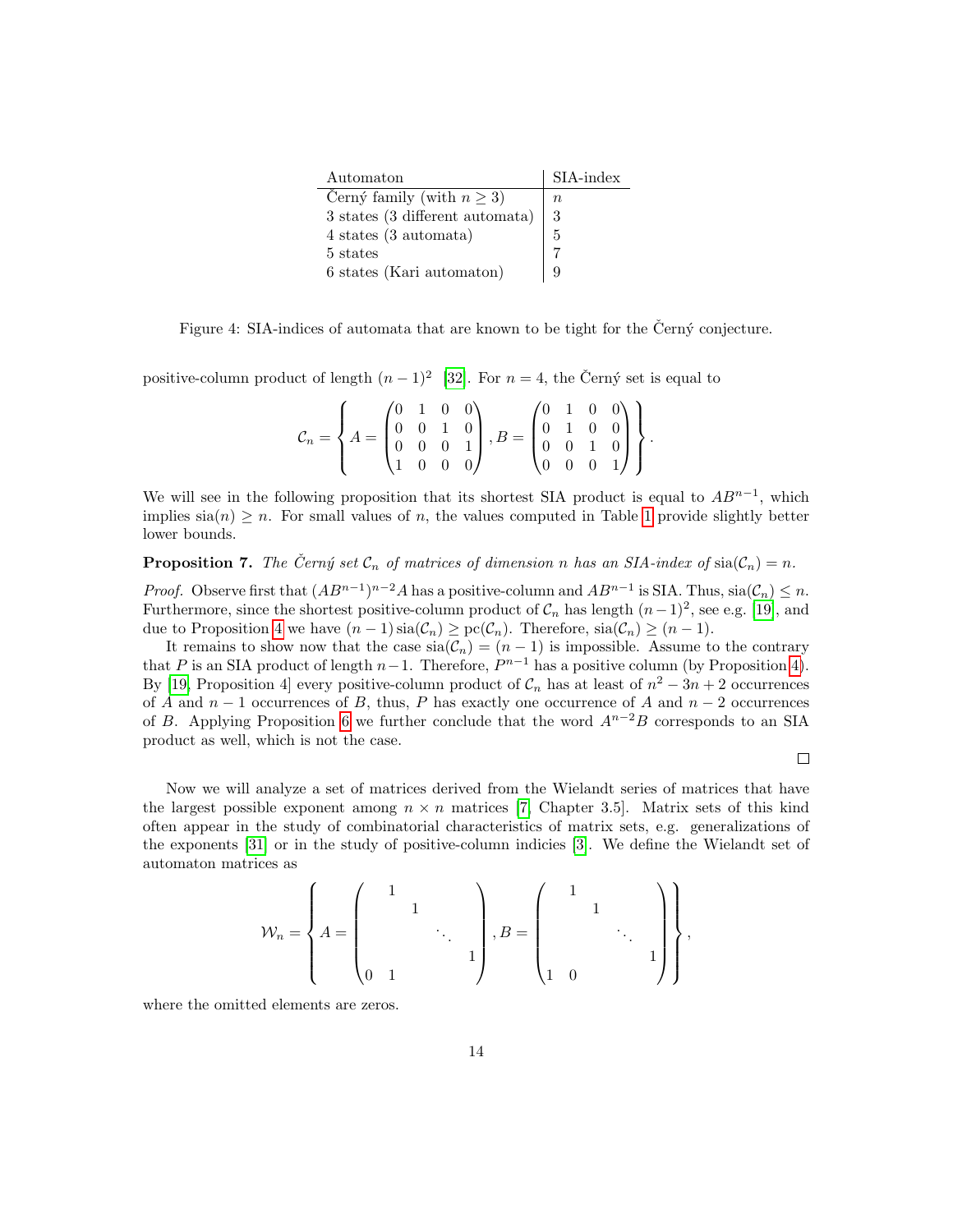**Proposition 8.** The Wielandt set of matrices  $\mathcal{W}_n$  has an SIA-index of  $\text{si}(W_n) = n - 1$ .

*Proof.* Recall that the shortest positive-column product of  $W_n$  has length  $n-3n+3$  [\[3,](#page-16-10) Theorem 2]. Since  $(n-1)$  sia $(\mathcal{W}_n)$  cannot be strictly smaller than  $n-3n+3$  by Proposition [4,](#page-6-5) we immediately conclude that  $\sin(\mathcal{W}_n) \ge (n-1)$ . This bound is tight, since  $AB^{n-2}$  is the desired SIA product.

### <span id="page-14-0"></span>3.2 Complexity Results

In the present section we address algorithmic problems related to SIA sets and the SIA-index. We assume that the reader is familiar with the computational complexity theory.

#### 3.2.1 Checking the Existence of an SIA Product

Proposition [2](#page-4-3) states that for a set  $S$ , the existences of a positive-column product, of a scrambling product, of a Sarymsakov product, and of an SIA-product are equivalent. Therefore, deciding algorithmically the existence of an SIA-product can be done in polynomial time with techniques developed in [\[27,](#page-17-6) Section 5] and in [\[10\]](#page-16-6) to decide the existence of a positive-column product.

#### 3.2.2 Computing the SIA-index

Now we are going to show that the problem of finding the SIA-index of a given set of matrices is computationally hard. Furthermore, it is hard even for matrices with positive diagonals – a special case frequently arising in consensus applications. More precisely, we will present a reduction from the Boolean satisfiability problem to the problem of computing the SIA-index of sets of matrices with the following zero pattern:



where  $+$  denotes a positive element and  $\cdot$  denotes an element that can be either positive or zero. The following lemma establishes that such a matrix is SIA if and only if it is positive-column.

<span id="page-14-1"></span>**Lemma 1.** Let  $P$  be a stochastic matrix that has a positive diagonal and all elements that belong neither to the diagonal nor to the first column are 0. P is SIA if and only if it is positive-column.

*Proof.* The "if" part is a consequence of inclusions [\(4\)](#page-4-1). We prove the "only if" part. If  $P$  is SIA, there is k such that  $P^k$  is positive-column. If  $k = 1, P$  is positive-column and the proof is complete. So we are left with the case  $k \geq 2$ . It is clear that only the first column of  $P^k$  can be positive and that  $A_{11} > 0$ , so we prove that for any  $i \in \{2, ..., n\}$ ,  $P_{i1} > 0$ .

For any  $i \in \{2,\ldots,n\}$ , the element  $(P^k)_{i1}$  is positive only if  $P_{i1}$  or  $(P^{k-1})_{i1}$  is positive. If  $A_{i1}$ is positive, the proof is complete. If not, we use  $(P^{k-1})_{i,j} > 0$  and we repeat the same argument, so that either  $P_{i1} > 0$  or  $(P^{k-2})_{i1} > 0$  and we can continue iteratively until we arrive at the conclusion that either  $P_{i1} > 0$  or  $P_{i1} > 0$ .  $\Box$ 

**Theorem 4.** For a given integer k and a set S of stochastic matrices with positive diagonal, the problem of deciding whether  $sia(S) \leq k$  is NP-complete.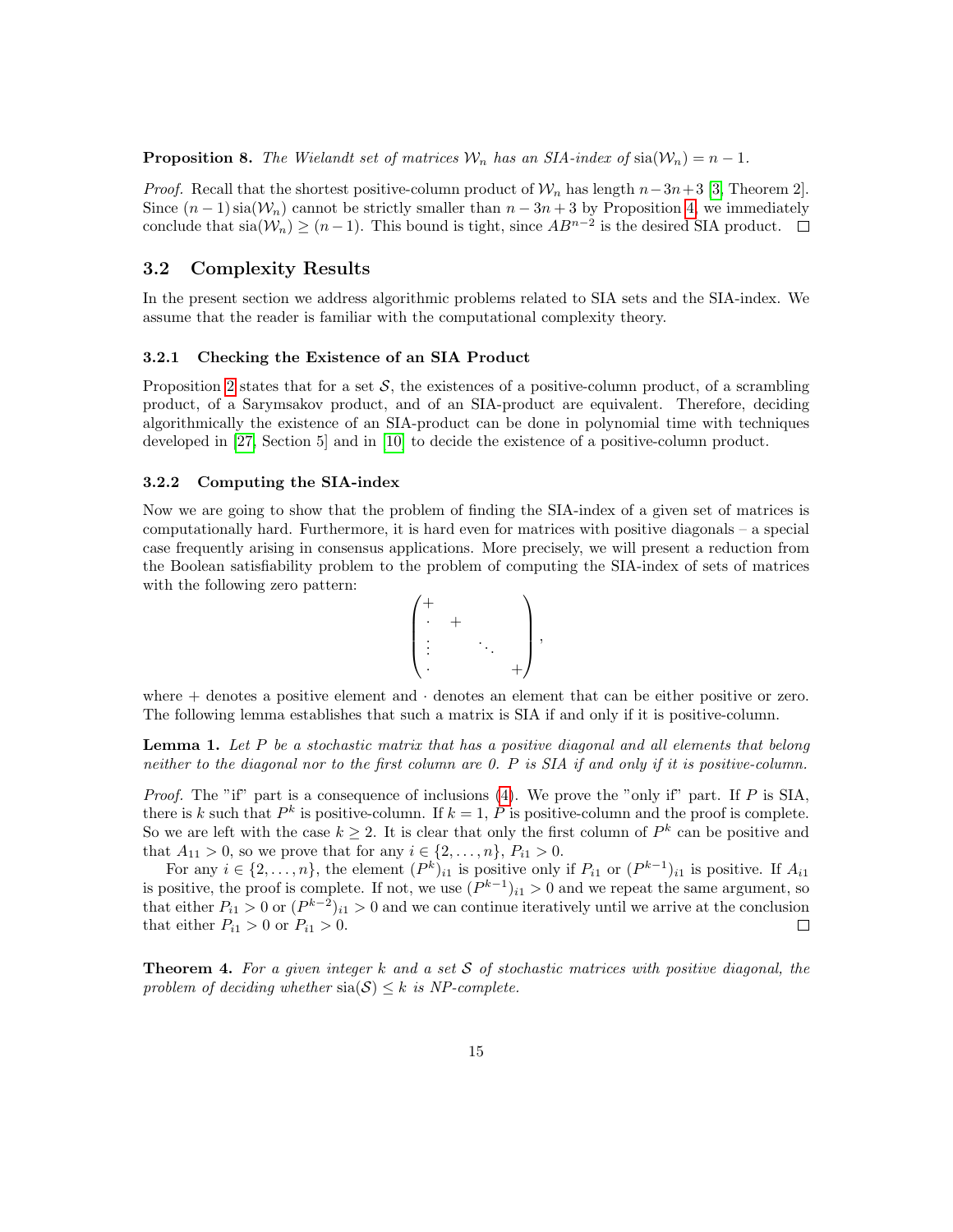*Proof.* We use a reduction from 3-SAT similar to that of Theorem 8 in [\[14\]](#page-17-14).

A 3-SAT instance consists of variables  $X_1, \ldots, X_v$ , clauses  $C_1, \ldots, C_c$  of the form  $L_1 \vee L_2 \vee L_3$ where each  $L_i$  is a literal, that is, either a variable or the negation of a variable. The problem is to determine whether the formula  $C_1 \wedge \cdots \wedge C_c$  is satisfiable.

Given a 3-SAT formula  $F$  with  $v$  variables, we construct a set of matrices that has an SIA product of length smaller or equal to v if and only if the 3-SAT formula is satisfiable.

We define a set S of 2v matrices. The matrices have size  $(1 + c + v) \times (1 + c + v)$ . The matrix  $A_{X_i}$ , representing literal  $X_i$ , has ones on the diagonal, a 1 in position  $(1+i,1)$  and a 1 in position  $(1 + v + j, 1)$  for every j for which assigning  $X_i$  to TRUE satisfies clause  $C_j$ . The matrix  $A_{\neg X_i}$  has ones on the diagonal, a 1 in position  $(1 + i, 1)$  and a 1 in position  $(1 + v + j, 1)$  if assigning  $X_i$  to FALSE satisfies clause  $C_i$ .

Theorem 6 of [\[10\]](#page-16-6) proves that the formula F is satisfiable if and only if S has a positive-column product of length at most v. By Lemma [1,](#page-14-1) S has a positive-column product of length at most v if and only if it has an SIA-product of length at most  $v$ , which concludes the proof of NP-hardness. Additionally, it is clear that the problem belongs to NP.  $\Box$ 

By the same argument we can conclude that the problems of deciding whether there exists a Sarymsakov, scrambling, or positive-column product of length at most  $\ell$  are NP-complete as well. The previous NP-completeness result holds for matrices with positive diagonals. If we remove the restriction that the matrices have positive diagonals, we can obtain a stronger infeasibility result.

**Theorem 5.** For every  $\alpha > 0$ , it is NP-hard to approximate the SIA-index of sets of automaton matrices of size  $n \times n$  within a factor  $(1 - \alpha) \log(n)$ .

Proof. Our proof is based on the reduction given in [\[17,](#page-17-15) Section 3] showing inapproximability of the reset thresholds, i.e., positive-column indices of automaton matrices. Recall that the classical set *cover problem* is formalized as follows. Given a set of elements  $U = \{1, 2, ..., n\}$  and a collection  $\mathcal F$ of subsets of U whose union is equal to U, i.e.,  $U = \bigcup_{T \in \mathcal{F}} T$ . The set cover problem is to compute a sub-collection  $\mathcal{F}' \subseteq \mathcal{F}$  of the smallest possible size, whose union still equals to U. This problem is computationally hard, namely, for every  $\alpha > 0$ , there is no  $(1 - \alpha) \log(n)$  approximation algorithm computing the set cover, unless  $P = NP$  [\[13\]](#page-17-16).

The reduction from the set cover problem to our problem is done as follows. For every set  $T \in \mathcal{F}$ we construct a  $(0,1)$ -matrix  $A_T$  of size  $(n+1) \times (n+1)$ :  $A_T(i,j) = 1$  if and only if either  $i \in T$ and  $j = n + 1$ , or  $i \notin T$  and  $j = i$ . Clearly,  $A_T$  is stochastic and automatic. Let  $\mathcal{S} = \{A_T \mid T \in \mathcal{F}\}\.$ It is easy to see that a product  $P = A_{T_1} A_{T_2} \dots A_{T_\ell}$  of matrices from S is SIA if and only if the  $(n+1)$ st column of P is positive. Observe now that the latter condition is equivalent to

$$
U=\bigcup_{i=1,\ldots,\ell}T_i.
$$

Therefore,  $\text{sin}(\mathcal{S})$  is equal to the size of the smallest cover of U and the result follows.

 $\Box$ 

# Conclusion

In the present paper we studied SIA sets of stochastic matrices and compared them to other classical matrix classes. We introduced the SIA-index for such sets and related it to Lyndon words and wellstudied combinatorial characteristics such as local exponents and the scrambling index. Bounds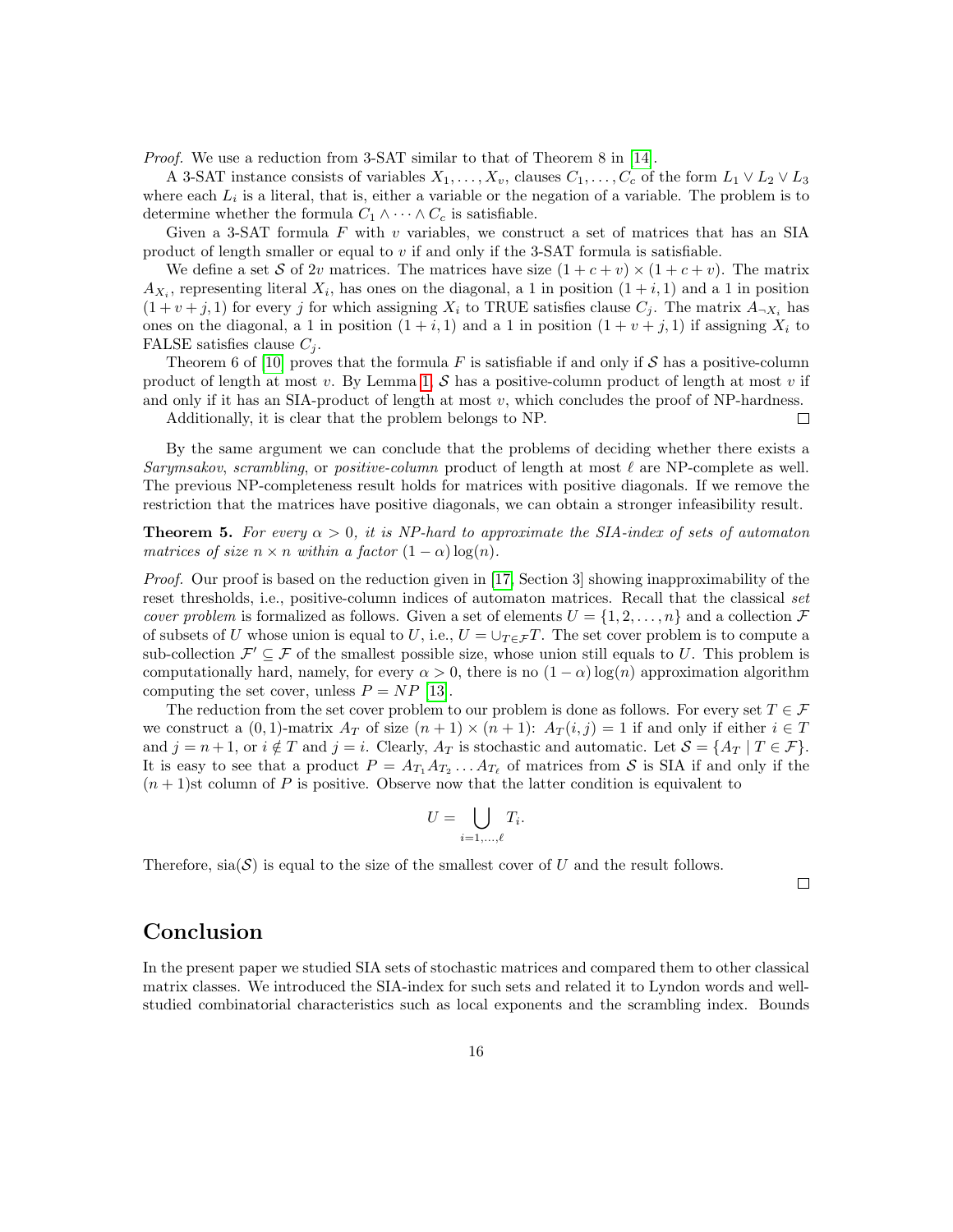on the SIA-index in terms of matrix sizes were provided and it was shown that  $sia(S)$  is hard to compute for a given matrix set  $S$ .

Several problems remain open. First, there is a significant gap between the lower and upper bounds on  $sia(n)$ . As we have seen, this problem is related to the long-standing Cern $\circ$  conjecture from automata theory and might be difficult to resolve completely. Another open problem is to find the best approximation ratio achievable by polynomial-time algorithms computing the SIAindex of a given matrix set. Since our contribution is based on synchronizing automata theory, the methods used in [\[16\]](#page-17-17) can potentially be used to establish the exact ratio. We have proved that for each matrix size  $n$  there is an SIA set of automaton matrices having the largest possible SIA-index among stochastic matrices of size  $n \times n$ . We wonder whether representing the largest SIA-index as the solution of an optimization problem on the space of stochastic matrix sets can lead to another proof of this result. Such formulation can potentially unify and generalize similar results appearing in [\[5,](#page-16-9) [10,](#page-16-6) [18\]](#page-17-5).

## References

- <span id="page-16-7"></span>[1] M. Akelbek and S. Kirkland. Primitive digraphs with the largest scrambling index. Linear Algebra and its Applications,  $430(4):1099 - 1110$ ,  $2009$ .
- <span id="page-16-2"></span>[2] A. S. Alfa and B. H. Margolius. Two classes of time-inhomogeneous markov chains: Analysis of the periodic case. Annals of Operations Research, 160(1):121–137, 2008.
- <span id="page-16-10"></span>[3] D. S. Ananichev, M. V. Volkov, and V. V. Gusev. Primitive digraphs with large exponents and slowly synchronizing automata. Journal of Mathematical Sciences, 192(3):263–278, 2013.
- <span id="page-16-1"></span>[4] S. Anily and A. Federgruen. Ergodicity in parametric nonstationary markov chains: An application to simulated annealing methods. Operations Research, 35(6):867–874, 1987.
- <span id="page-16-9"></span>[5] V. D. Blondel, R. M. Jungers, and A. Olshevsky. On primitivity of sets of matrices. Automatica, 2014.
- <span id="page-16-0"></span>[6] V. D. Blondel and A. Olshevsky. How to decide consensus? A combinatorial necessary and sufficient condition and a proof that consensus is decidable but NP-hard. SIAM Journal on Control and Optimization, 52(5):2707 – 2726, 2014.
- <span id="page-16-4"></span>[7] R. Brualdi and H. Ryser. Combinatorial Matrix Theory. Cambridge University Press, 1991.
- <span id="page-16-8"></span>[8] R. A. Brualdi and Bolian Liu. Generalized exponents of primitive directed graphs. Journal of Graph Theory, 14(4):483–499, 1990.
- <span id="page-16-5"></span>[9] J. Černý. Poznámka k homogénnym eksperimentom s konečnými automatami. Matematickofysikalny Casopis SAV, 14:208–216, 1964.
- <span id="page-16-6"></span>[10] P.-Y. Chevalier, J. M. Hendrickx, and R. M. Jungers. Reachability of consensus and synchronizing automata. IEEE Control and Decision Conference, 2015.
- <span id="page-16-3"></span>[11] D. Coppersmith and C. W. Wu. Conditions for weak ergodicity of inhomogeneous markov chains. Statistics & Probability Letters,  $78(17):3082 - 3085$ , 2008.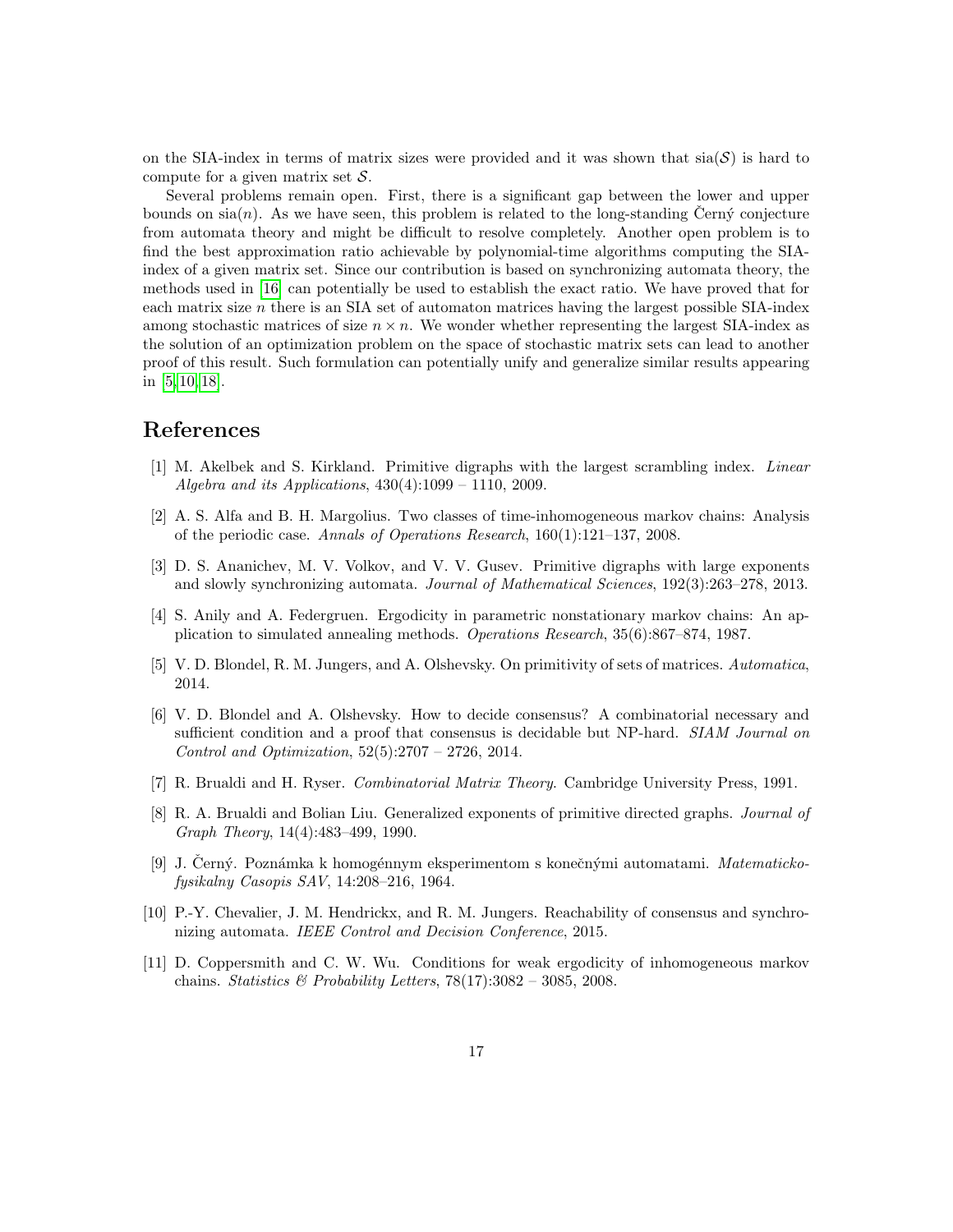- <span id="page-17-4"></span>[12] O.L.V. Costa, M.D. Fragoso, and R.P. Marques. Discrete-Time Markov Jump Linear Systems. Applied probability. Springer, 2005.
- <span id="page-17-16"></span>[13] I. Dinur and D. Steurer. Analytical approach to parallel repetition. In ACM Symposium on Theory of Computing (STOC), pages 624–633, 2014.
- <span id="page-17-14"></span>[14] D. Eppstein. Reset sequences for monotonic automata. SIAM Journal on Computing, 19(3):500–510, 1990.
- <span id="page-17-9"></span>[15] P. Frankl. An extremal problem fro two families of sets. European Journal of Combinatorics, 3:125–127, 1982.
- <span id="page-17-17"></span>[16] P. Gawrychowski and D. Straszak. Strong inapproximability of the shortest reset word. In Mathematical Foundations of Computer Science 2015, pages 243–255. Springer Berlin Heidelberg, 2015.
- <span id="page-17-15"></span>[17] M. Gerbush and B. Heeringa. Approximating minimum reset sequences. In Implementation and Application of Automata, volume 6482 of LNCS, pages 154–162. Springer, 2011.
- <span id="page-17-5"></span>[18] B. Gerencsér, V. V. Gusev, and R. M. Jungers. Primitive sets of nonnegative matrices and synchronizing automata. CoRR, abs/1602.07556, 2016.
- <span id="page-17-13"></span>[19] V. V. Gusev. Lower bounds for the length of reset words in eulerian automata. International Journal of Foundations of Computer Science, 24(02):251–262, 2013.
- <span id="page-17-1"></span>[20] A. Jadbabaie and J. Lin. Coordination of groups of mobile autonomous agents using nearest neighbor rules. IEEE Transactions on Automatic Control, 48(6):988–1001, 2003.
- <span id="page-17-12"></span>[21] M. Lothaire. Combinatorics on Words. Cambridge University Press, 1997.
- <span id="page-17-2"></span>[22] F. Maire, R. Douc, J. Olsson, et al. Comparison of asymptotic variances of inhomogeneous Markov chains with application to Markov chain Monte Carlo methods. The Annals of Statistics, 42(4):1483–1510, 2014.
- <span id="page-17-0"></span>[23] A. Paz. Graph-theoretic and algebraic characterizations of some Markov processes. Israel Journal of Mathematics, 1(3):169–180, Sep 1963.
- <span id="page-17-3"></span>[24] A. Paz. Definite and quasidefinite sets of stochastic matrices. Proceedings of the American Mathematical Society, 16(4):634–641, 1965.
- <span id="page-17-7"></span>[25] A. Paz. Introduction to Probabilistic Automata. Academic Press, New York, 1971.
- <span id="page-17-10"></span>[26] J.-E. Pin. On two combinatorial problems arising from automata theory. Annals of Discrete Mathematics, 17:535–548, 1983.
- <span id="page-17-6"></span>[27] V. Yu. Protasov and A. S. Voynov. Sets of nonnegative matrices without positive products. Linear Algebra and its Applications, 437:749 – 765, 2012.
- <span id="page-17-11"></span>[28] I. Rystsov. Reset words for commutative and solvable automata. Theoretical Computer Science,  $172(1):273 - 279, 1997.$
- <span id="page-17-8"></span>[29] T. A. Sarymsakov. Inhomogeneous Markov chains (in Russian). Teor. Verojatnost. i Primen.,  $6:194 - 201, 1961.$